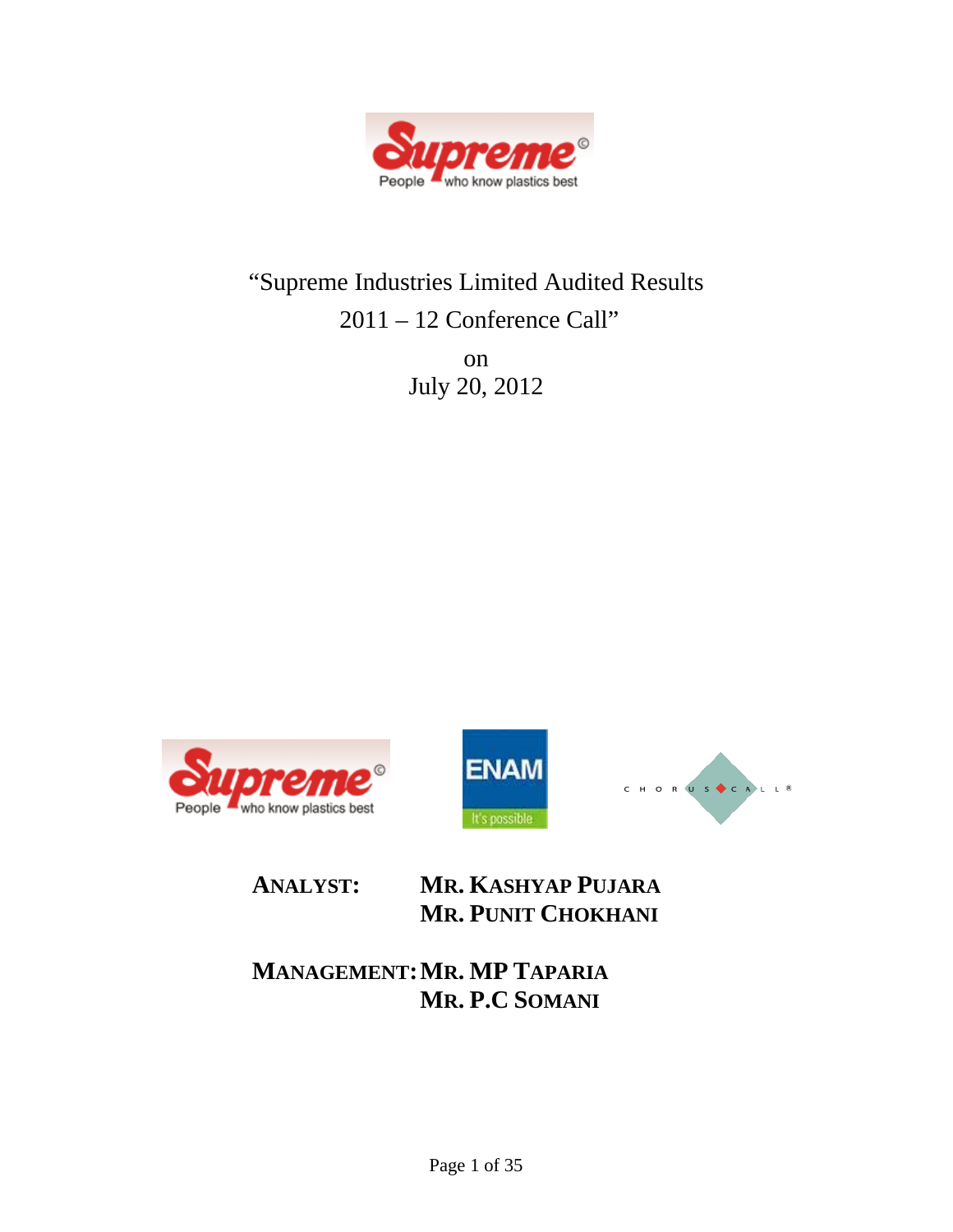

- **Moderator:** Ladies and gentlemen good day and welcome to the Supreme Industries Q4 & FY'12 earnings conference call hosted by Enam Securities Private Limited. As a remainder for the duration of this conference all participant lines will be in the listen-only mode and there will be an opportunity for you to ask questions at the end of today's presentation. Should you need assistance during the conference call please signal an operator by pressing "\*"followed by "0" on your touchtone phone. I would like to hand the conference over to Mr. Kashyap Pujara. Thank you and over to you Sir.
- **Kashyap Pujara:** Good evening everyone thank you for standing by. It is a pleasure to have with us the management of Supreme Industries Limited. Mr. M.P. Taparia, who is the Managing Director and Mr. P.C. Somani, who is the Executive Vice President, represent the company. We will begin the conference call with some opening remarks and this will be followed by a  $Q \& A$  session. I would like to hand over the call to Taparia Ji. Over to you Sir.
- M. P. Taparia Thank you very much Mr. Pujara. I am M. P. Taparia, Managing Director of The Supreme Industries Limited. I welcome all the participants who are participating in the discussion of the audited financial results of our company for the year ended  $30<sup>th</sup>$  June, 2012.

First, I will give you the highlights. The net revenue of the company for the year under review was Rs. 2965 crores as against Rs. 2470 crores of the previous year. The company has processed 245700 tonnes of polymer as against 223751 tonnes of polymer (excluding discontinued business) in the previous year, witnessing a growth of 9.81% in polymer processing. Net profit before Interest, depreciation and taxes during the year under review have gone up by 32% to Rs. 472 crores from Rs. 357 crores in the previous year. The consolidated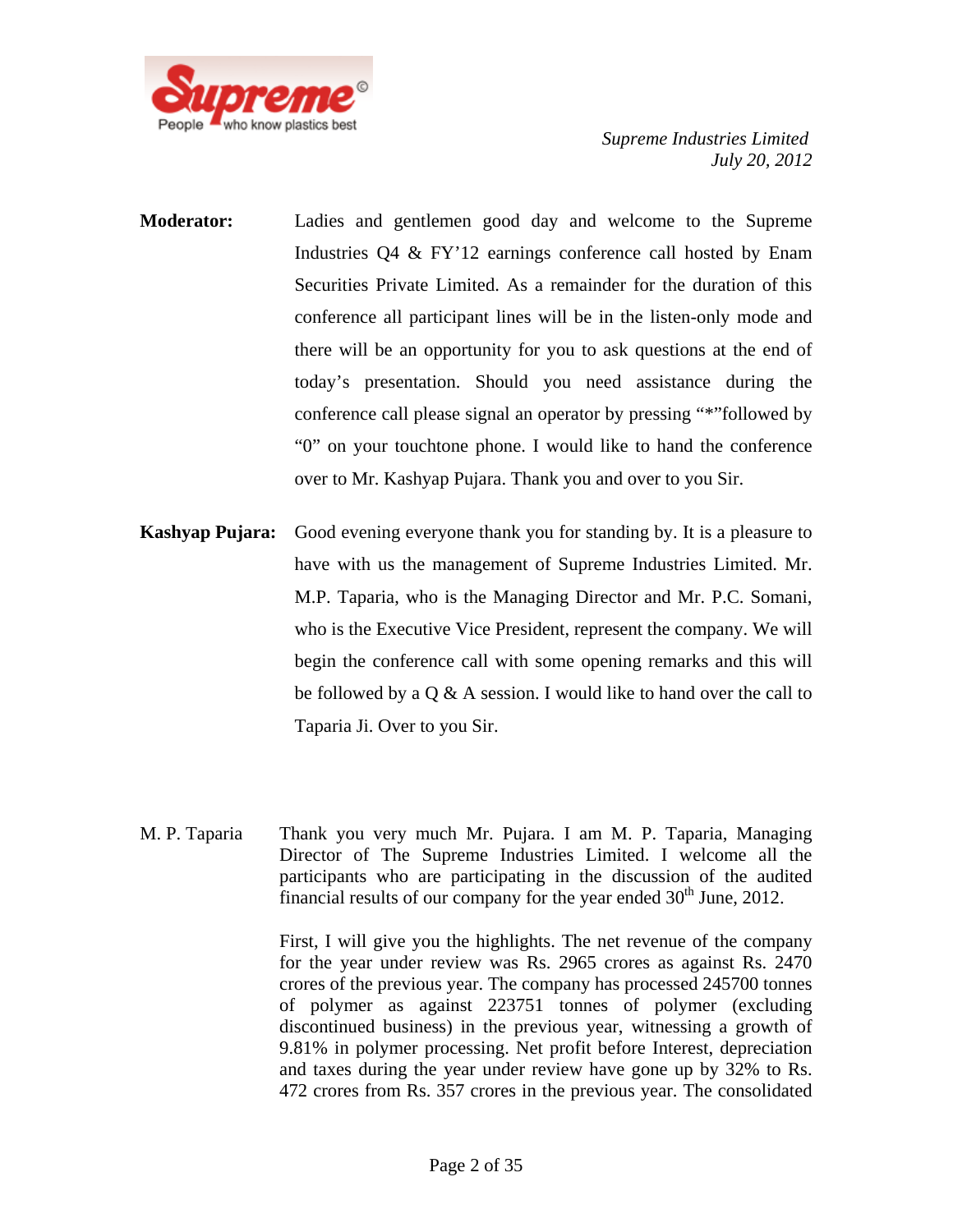

net profit after tax has gone up to Rs. 242 crores as against Rs. 195 crores in the previous year. The consolidated earning per share during the year under review has gone up to Rs. 19.03 as against Rs. 15.42 on equity face value of Rs. 2/- per share.

The growth in the Product segments of the Company has been as under :-

(i) Plastic piping system business grew by 14% in volume and 28% in value terms.

(ii) Packaging Product Segment grew by 9% in volume and 19% in value terms

(iii) Industrial Products segment grew by 8% in volume and 14% in value terms.

(iv) Consumer Product segment (excluding discontinued business of PP Mats) grew by 6% in value and degrowth of 10% in volume terms.

The overall Sales in the Value added products has gone up to 31.50% of the Total Sales as against 29.30% in the last year.

The Company has committed Capital Expenditure of Rs.280 Crores during the year for augmenting certain capacities, new moulds and balancing equipments at its several existing sites apart from putting up three new manufacturing facilities. However, actual Capex put to ground during the year was only Rs.73.40 crores.

The significant events in the last year are as under :-

- (i) Major capacity expansion undertaken in Cross Laminated Film Products capacity. 3 new extrusion lines ordered for an aggregate capacity of 12,000 MT against existing capacity of 18,000 MT p.a.
- (ii) "Composites" identified as new area for growth. Composite LPG cylinders and pipes project already in progress. Focus on hunting for new products and opportunities in this sector.
- (iii) Commercial Corporate Park "Supreme Chambers" ranked  $2<sup>nd</sup>$  in All India Survey of Top 200 Green Buildings by the prestigious "Construction Week" magazine.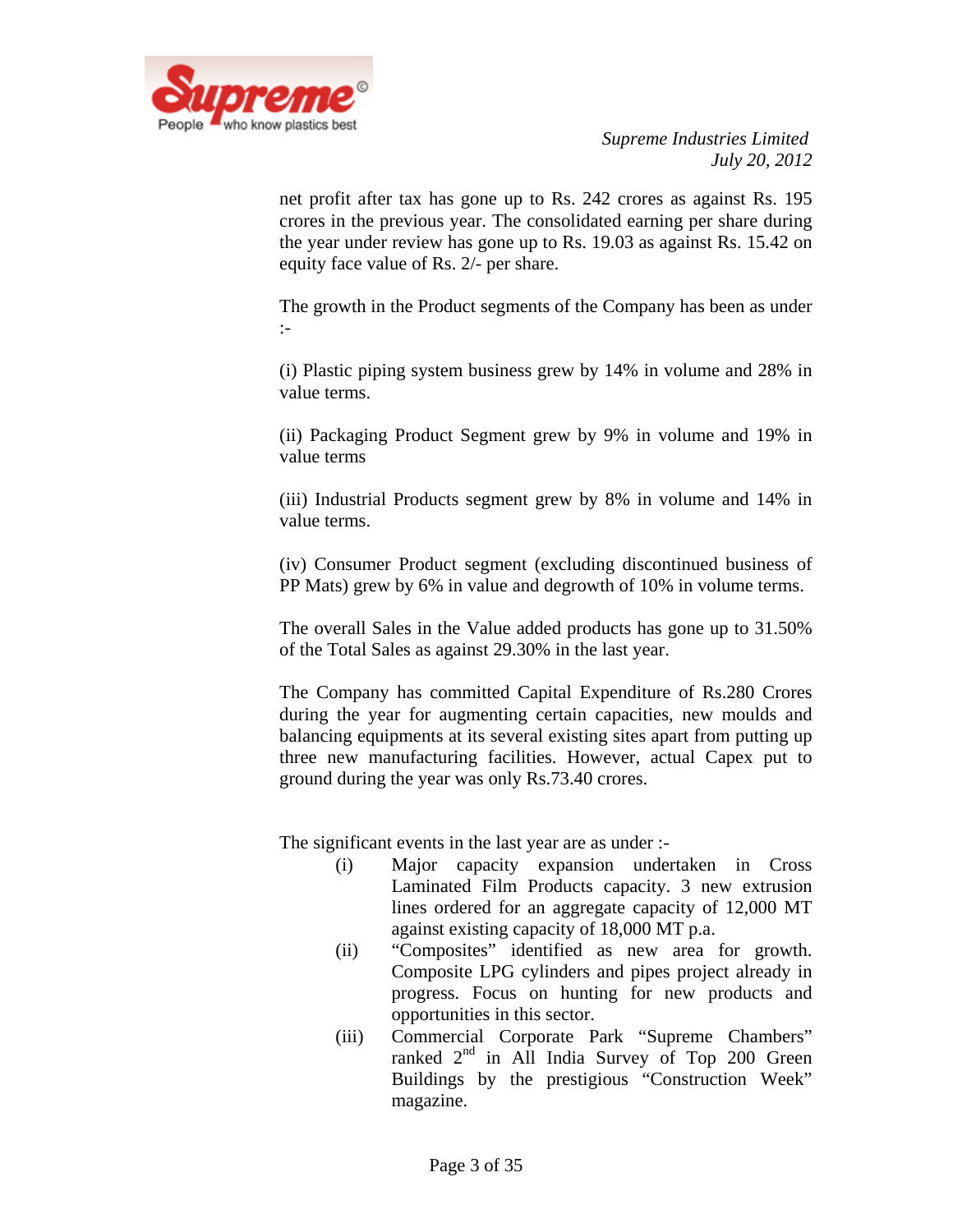

- (iv) Puducherry Unit of the Company awarded "TPM Excellence Award" from Japan Institute of Plant Maintenance (JIPM), Japan.
- (v) Major Expansion/ Diversification/ Setting of new Units in progress.
	- Protective Packaging Unit at Hosur (TN) To commence production by September 2012.
	- Cross Laminated Film Products Unit at Halol (Guj.) – Part of the capacity to be operational by October 2012.
	- Composite LPG Cylinder & Composite Pipe Unit at Halol (Guj.)
		- Pipes to be operational by November 2012.
		- LPG Cylinder to be operational by March 2013
	- Plastic Piping System at Malanpur (MP) Part capacity to be operational by October 2012.

The overall growth prospects are as under :-

(i) The . Indian economy GDP may cross \$ 5 Trillion annually by 2020 from the current level of \$ 1.5 Trillion. The Company is seeing adequate opportunities to go on growing in its business. The Company's focus is thus to give further impetus to it's growth plan by giving additional drive to grow.

(ii) In the current year 2012-13, the Company sees volume growth of Plastics in the country between 10% - 12%. However, the Company is aiming to grow its business by 16% in volume in the current year. The Company expects to grow by around 25% in value. The increased percentage of turnover growth compared to volume will be due to increased share of value added products and normal inflation prevalent in the country's economy.

The Company is seeing increasing potential to participate in export markets. The Company is taking steps to boost the export of Plastics Pipe System, Cross Laminated Film products and Performance Packaging Film, during the current year. The Company may add other products also in this year to boost export quantum growth in the current year.

The Company envisages a total capital investment outlay in excess of about Rs.1,100 Crores over a period of 5 years from 2011-12 to 2015- 16 in addition to Capex for new products in Composites. During the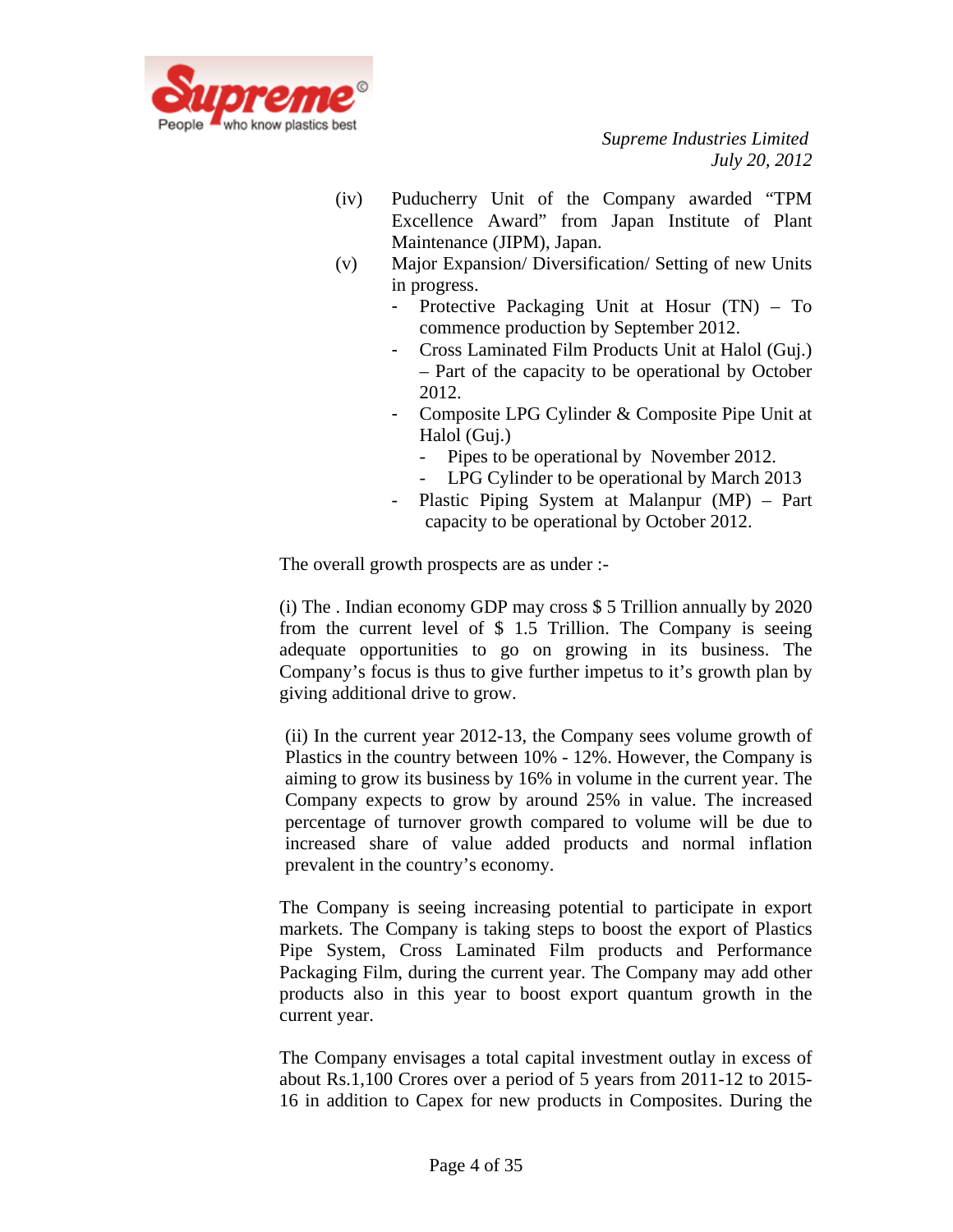

current year, Company envisages Capital Investment and Commitments of about Rs.400 Crores, inclusive of existing commitments and commitments for 2013-14. In view of Company's potential to generate healthy cash flows from its operations together with better management of Working Capital, the Company is reasonably confident to fund its future expansions from Internal Accruals and Supplier's Credit. Moreover the sale proceeds from "Supreme Chambers" will provide additional funds to meet its future Capex requirements.

This is a brief and overall summary. Thank you for your patience. Now, I and my colleague, Mr. P. C. Somani are available to reply to your various queries going to be raised by all of you. Thank you very much for your understanding.

- **Moderator:** Thank you very much. We have the first question from the line of Sachin Kasera from Lucky Securities. Please go ahead.
- **Sachin Kasera:** Good afternoon Sir. Congratulations for a good set of numbers for the quarter. I had few queries; one, the overall volume growth for the year is close to be around 10% which is lower than I think 15% - 20% that we have been envisaging at the beginning of the year. So one what is the key reason for the same and secondly how confident are we that we will be able to meet the 15% volume guidance that you have given for FY'13?
- **M.P. Taparia:** In the last year some capacity expansion was delayed and if you are seeing up to first three quarters the volume growth was only 6%. In the last quarter the volume growth was around 20% and we are seeing now increasing better business conditions, so we are reasonably confident that our volume growth will be 16% in the current year.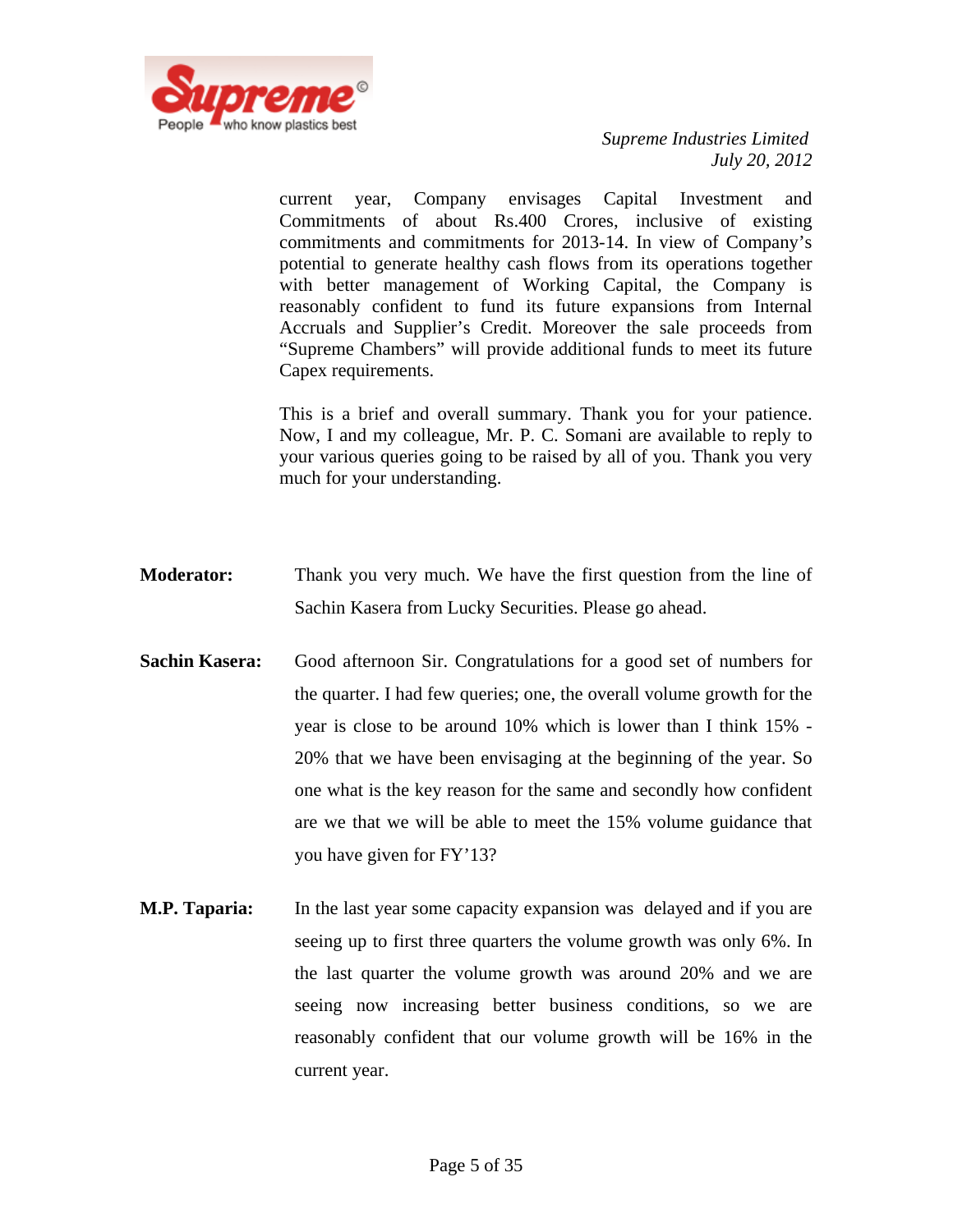

- **Sachin Kasera:** So this lower volumes were mainly because of capacity constraints or also because for certain segments demand was little slow?
- **M.P. Taparia:** The demand contraction was principally only in furniture segment otherwise there was no problem on demand but as we told you because of capacity constraints the growth was earlier lower but in the current year now with the new investment whatever we have committed are now taking place month-after-month and we are very confident that these all things will go on production starting from September up to March 2013. All the investments are now taking shape, the equipments have started arriving, they are under erection so we are quite confident to attain 16% growth in volume.
- **Sachin Kasera:** Secondly Sir you mentioned that next year you are looking at 25% revenue growth, which will be a mixture of value addition and general inflation so where do you envisage this 31% value added going in FY'13?
- **M.P. Taparia:** 31.5% may go to around 33%.
- **Sachin Kasera:** You also mentioned on exports so if you could just highlight the reason you mentioned that you are going to do extra, so where do we stand currently on exports and what is the type of growth that we can look in exports and volumes and revenues in the next one to two years?
- **M.P. Taparia:** In Plastic Piping System, our principle growth was in the Middle East area. We are getting better business from several countries even in the month of June, the export business was of half a Million Dollar for Plastic Piping System. We are expecting much bigger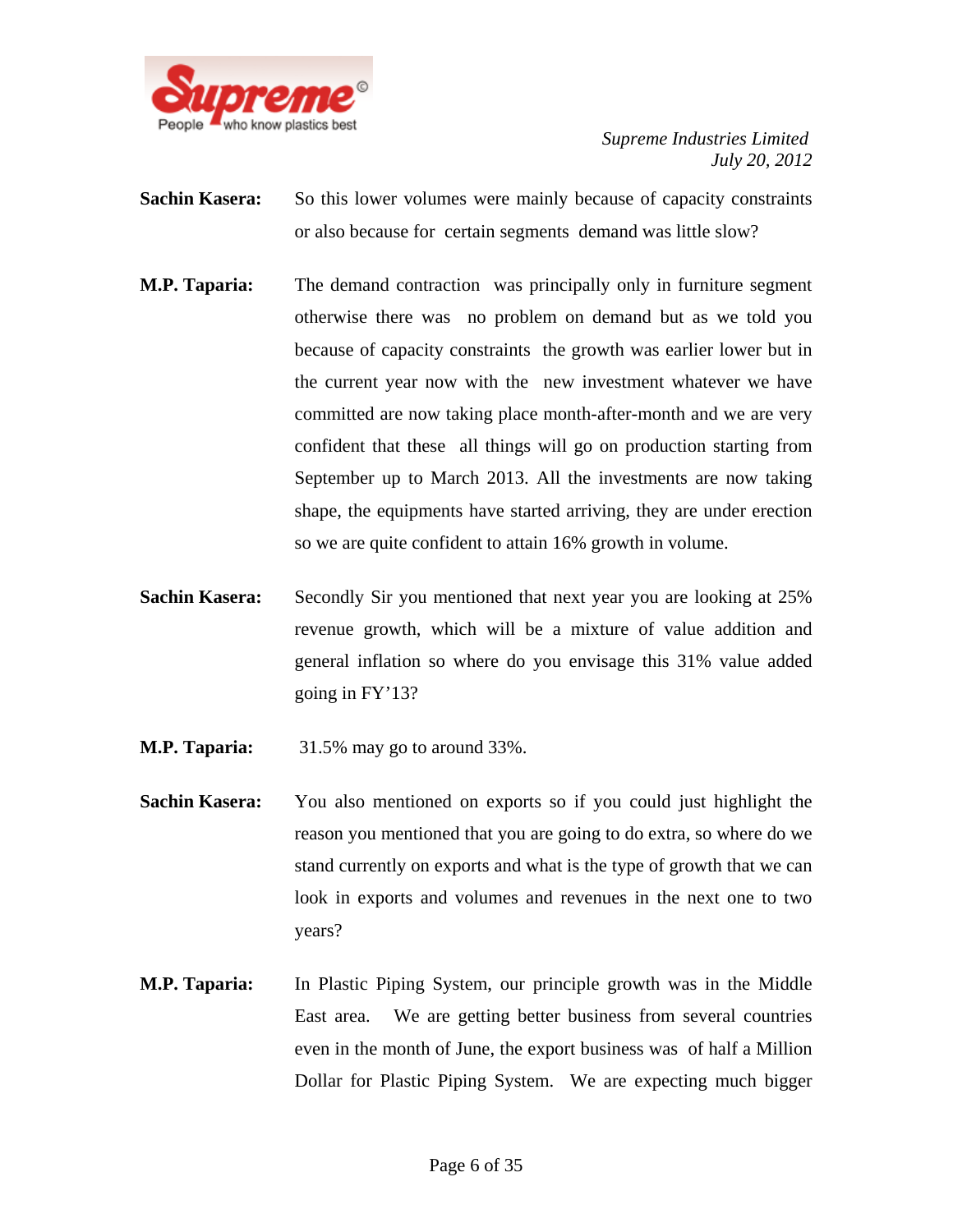

growth on our Cross-Laminated Film Product where there are capacity constraints and as our capacity expansion in the first phase will start operating from October 2012, we will be getting increasing orders for our ready to use products in European market, from Brazilian Market and from the Central Asia. We are confident that our export of Cross Laminated Products of around 1800 tonne will go up to 3300 tonnes in the current year. In Performance Packaging Film also our export will grow with the principal export it will grow up due to our increasing acceptance of our quality. We also expect to participate in the furniture business in export for our premium product and also in our Composite cylinder. Because of the Rupee value now today exports have become more profitable in certain segments compared to domestic market.

- **Sachin Kasera:** Sir one question on your consumer business you mentioned that that had a 6% volume degrowth, are we taking any corrective actions there and how do we see the scenario in FY'13 for this business?
- **M.P. Taparia:** Actually consumer segment is at 10% volume degrowth last year. Because we have by design decided not to participate in some commodity furniture where they have negative margins. Seeing the trend as the polymer prices continue to remain at a high level, we have now moved to more increased share of value added product. Last year our value added product in furniture segment grew by 4.5%, in the current year we anticipate our sale will go up by 8% higher due to our adding several new value added products in the current year. So we are reducing the burden of this business on commodity furniture and moving more and more to premium item and increasing its share.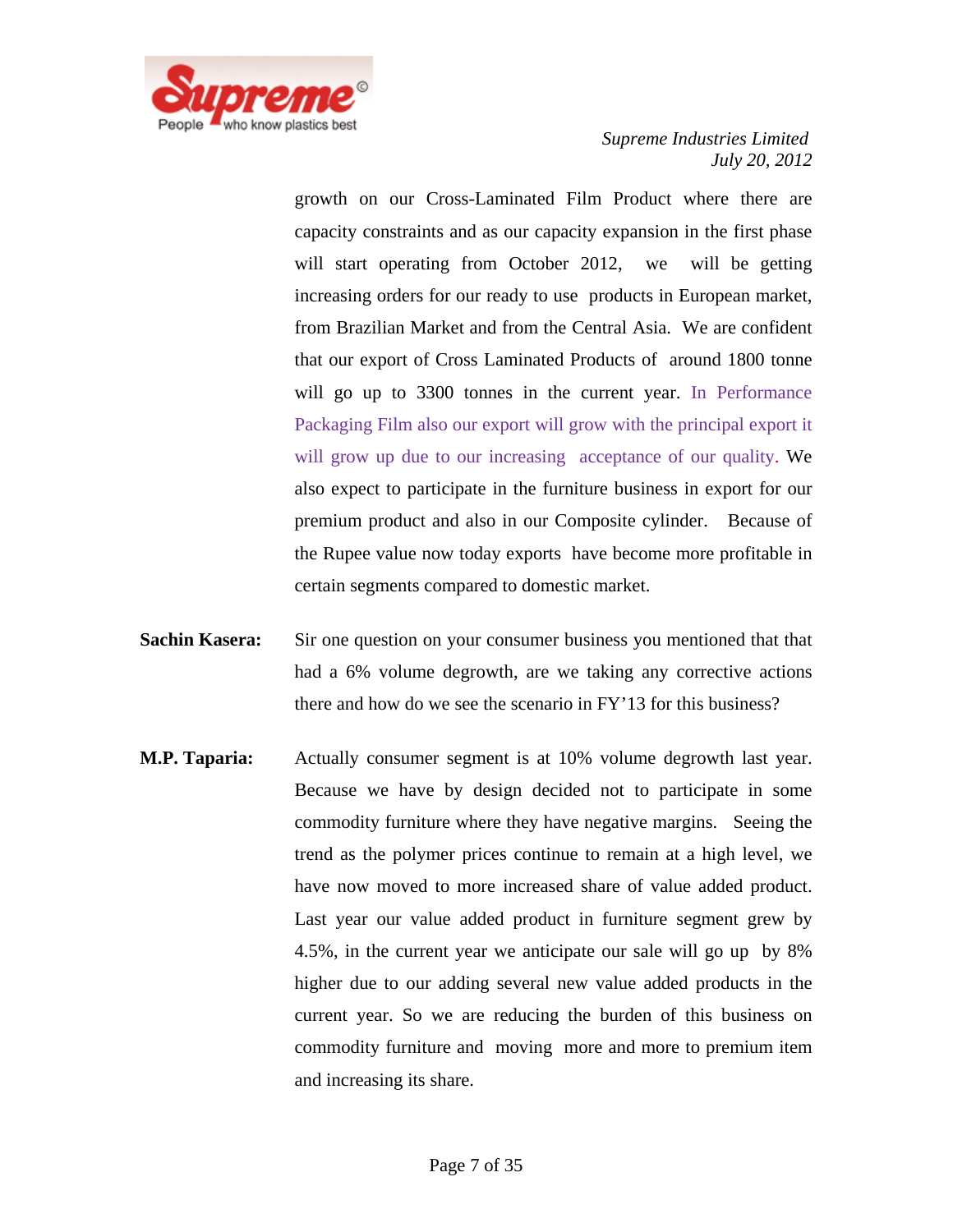

- **Sachin Kasera:** My just last question is regarding your associate company Supreme Petro we had seen some improvement in the December quarter and you were little optimistic on the growth going forward. I believe from last quarter again we have seen some subdued numbers so what is your outlook on that company for FY'13?
- **M.P. Taparia:** Now we are positive about this company outlook in the current year. The plants where we made new investments now are all fully stabilized. The Company's products have been well accepted in South East Asian Market and Middle East market. The product is well accepted in Indian market. Our new plant capacity is 20400 tonnes. We expect the plant will be sold out by January 2013 and there is a reasonable delta between Raw material cost & product selling price. We are seeing increasing demand of EPS in construction business.
- **Sachin Kasera:** Can you if give the volume number for Supreme Petro for 2012 and guidance for 2013?
- **M.P. Taparia:** We expect our volume will grow by around 40%.
- **Moderator:** Thank you. We have the next question from the line of Chirag Setalvad from HDFC Mutual Fund. Please go ahead.
- **Chirag Setalvad:** Good afternoon Sir. Would it be possible to give the breakup segmental wise for volume, value and margins for the fourth quarter?
- **P.C. Somani:** Chirag I will give you the figures for the year?
- **Chirag Setalvad:** For the Q4 and for the year if you could have?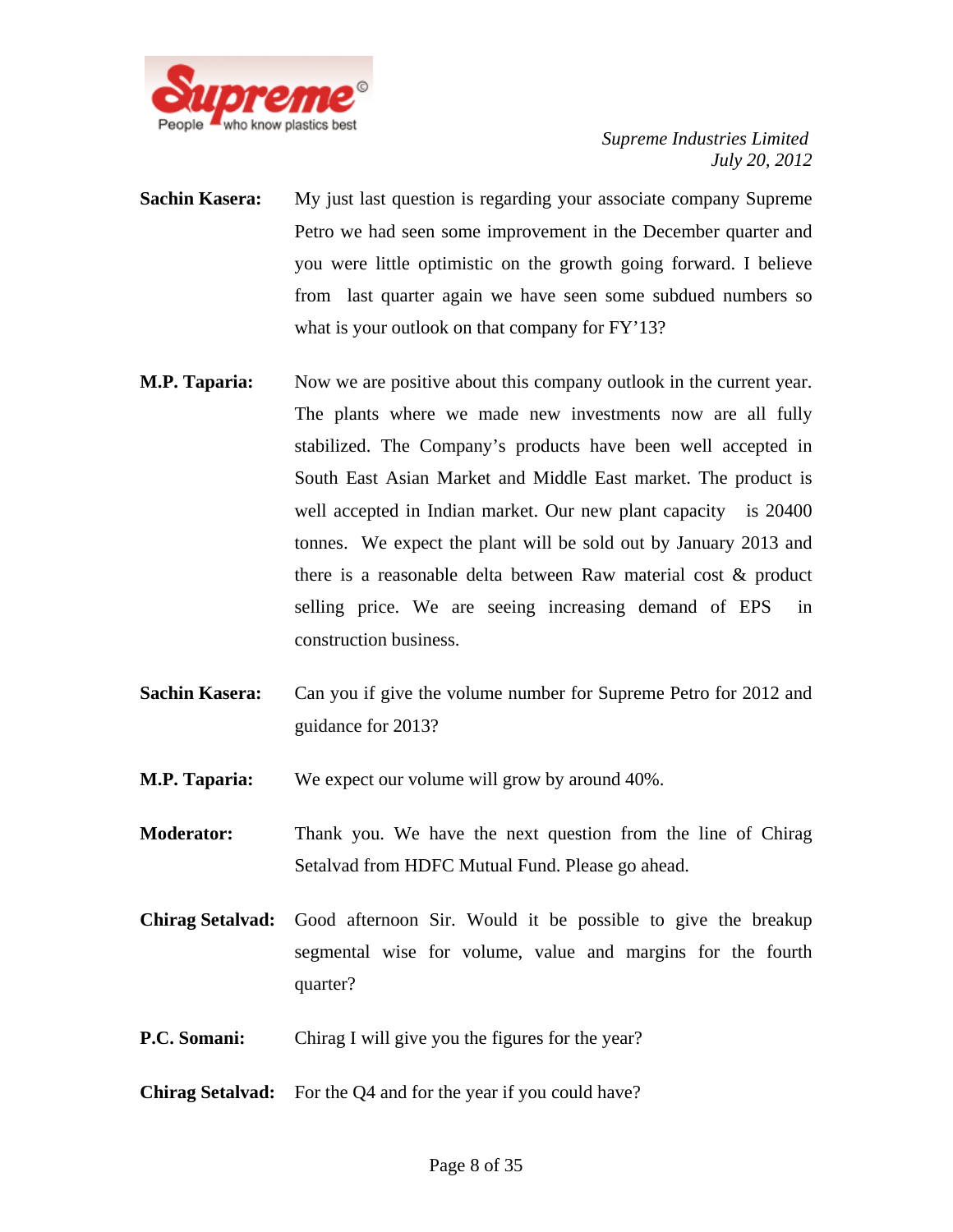

- **P.C. Somani:** I am just giving the volume first. For Plastic Piping systems was 43959 MT vis-à-vis 35462 MT last year, Packaging Products 9360 MT vis-à-vis 8148 MT last year. Industrial Products 9917 MT visà-vis 8375 MT last year and Consumer Products 5025 MT vis-à-vis 5008 MT last year. For the year Plastic Piping System 151264 MT last year it was 133143 MT , Packaging Product 37377 MT vis-à-vis last year of 34424 MT , Industrial Product 38325 MT , last year 35351 MT . Consumer Product 18734 MT and the last year was 21755 Mt .
- **Chirag Setalvad:** Sir could you also provide the value breakup both for the quarter as well as for the full year?
- **P.C. Somani:** Value breakup Plastic Piping System for the current quarter Rs.475 Crores vis-à-vis last year of Rs.357 Crores, Packaging Product Rs.198 Crores, and last year was Rs.155 Crores, Industrial Product Rs.151 Crores last year Rs.137 Crores, in Consumer Product Rs.82 Crores, last year was Rs.75 Crores. For the full year Plastic Piping Rs.1320 Crores last year was Rs.1036 Crores, Packaging Product Rs.687 Crores last year Rs.580 Crores, Industrial Product Rs.560 Crores last year was Rs.491Crores and Consumer products Rs.258 Crores this was last year around Rs.252 Crores.
- **Chirag Setalvad:** Lastly sir margins?
- **P.C. Somani:** Margin for the full year you can have Plastic Piping system of 13%, Packaging Product 20%, Industrial Product 13% and Consumer Product 14%.
- **Chirag Setalvad:** For the quarter Sir?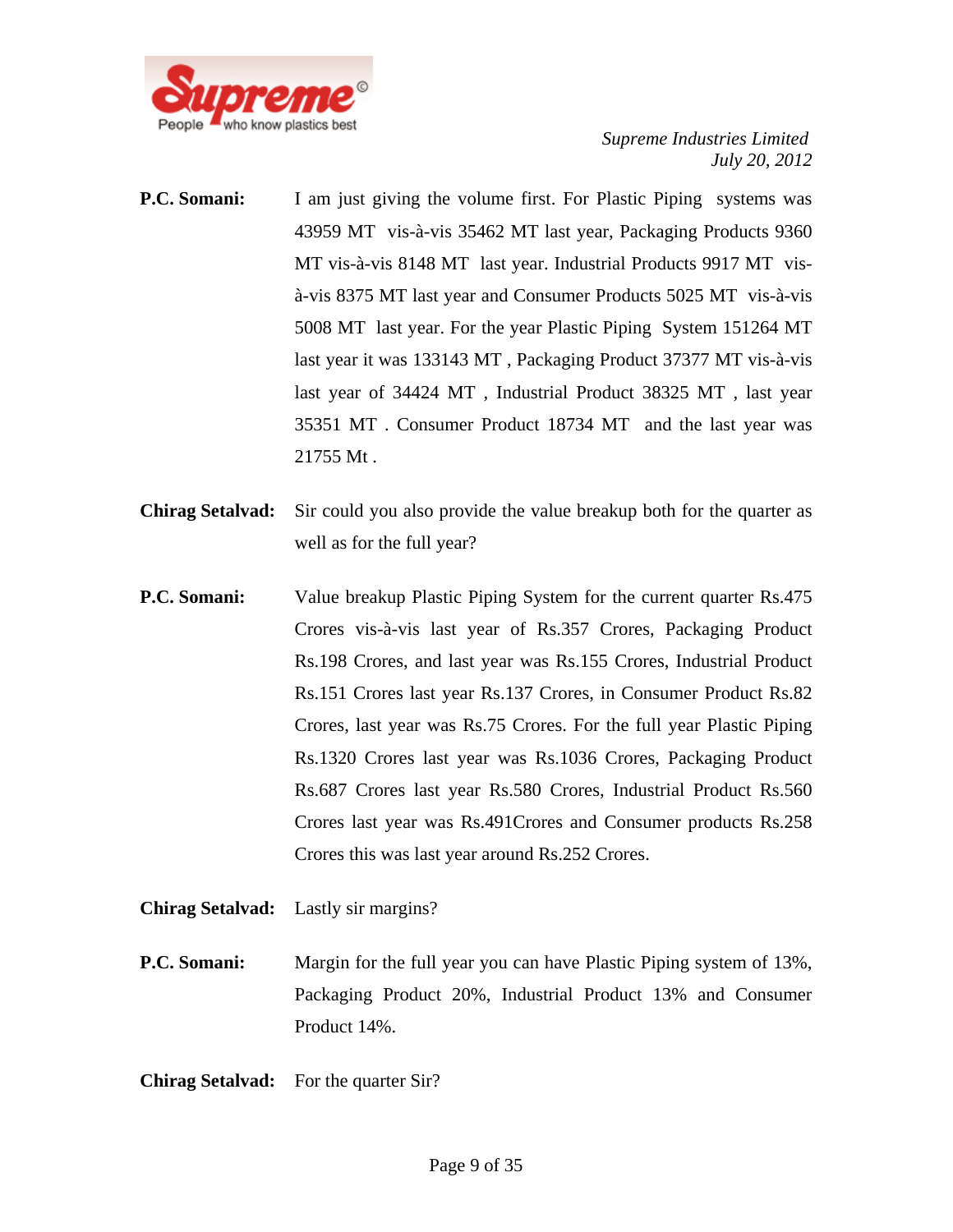

- **P.C. Somani:** For the quarter I do not think it will be relevant because you see the last quarter is not the exact barometer. That is why I have given the full year number.
- **Chirag Setalvad:** Would it be possible to share it because at least we can look at it and compare to the fourth quarter of the previous year?
- **P.C. Somani:** In Plastic Piping System it was 17%, Packaging products 24%, Industrial Products 17% and Consumer product 20%.
- **Chirag Setalvad:** Sir my other question was on the subsidy. What the subsidy element for the full year and do you pay a tax on the subsidy?
- **P.C. Somani:** Since we are showing as an income. We are paying tax on the same. For the full year the subsidy was Rs. 32.03 Crores against last year of Rs. 28.11 crores.
- **Chirag Setalvad:** Sir you will be paying a full tax on this?
- **P.C. Somani:** Yeah we will be paying full tax on this.
- **Chirag Setalvad:** Great I will come back in the queue for further questions if any.
- **Moderator:** Thank you. We have the next question from the line of Nehal Shah from Dolat Capital. Please go ahead.
- **Nehal Shah:** Congratulations Sir for very good set of numbers. Sir basically first thing margins have gone up considerably. I am looking at the core margins of plastic segment margins that has gone up from 15.5% to 19.2% so that is a big jump so just wanted to know where the jump has actually come. In which of the segments the margin were actually gone up? Basically for the quarter.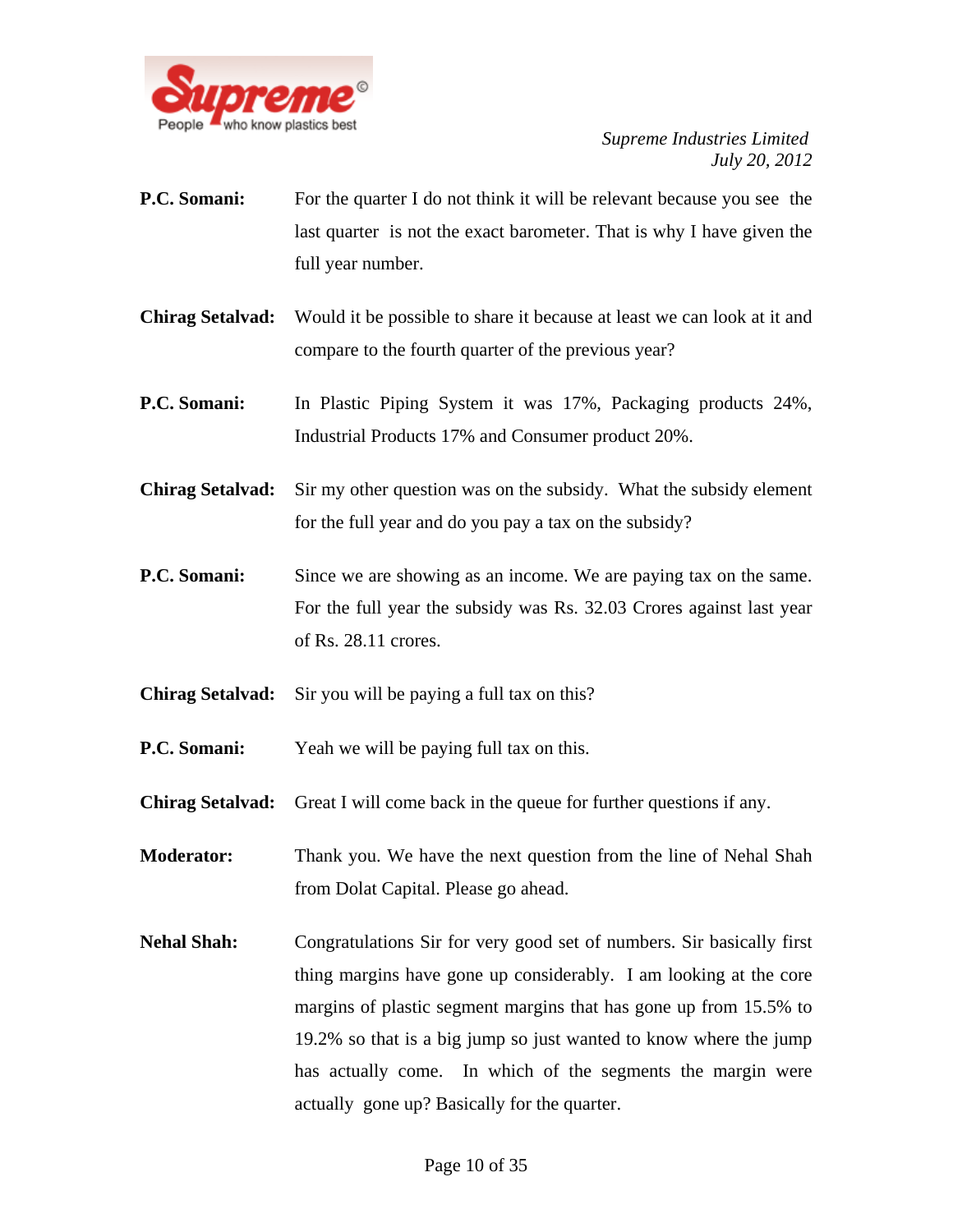

- **M.P. Taparia:** For the quarter it was essentially three reasons, first one was we have had a much higher production, we reduced our cost of production in the quarter. Secondly we have been carrying a large inventory of finished goods by the end of March. April, May, June are a good demand months so we reduced our stock and finished goods substantially which resulted in the reduction and borrowings also reduced substantially. They could be carried at the historical cost so those when we liquidated them also added to our margins and also improved business of value added product in the fourth quarter. Some benefit came due to inventory gain and if you combine together they gave in a better margin in last quarter.
- **Nehal Shah:** Sir for the full year also the margins are around 15% what is the kind of sustainable margins we can expect over the next couple of years or say for FY'13?
- **M.P. Taparia:** I can talk only for FY'13. We anticipate our margins between 14 % and 15% because the conditions in the whole economies are so volatile that it is difficult to give a precise number but we can talk in a range only.
- **Nehal Shah:** So 14% to 15% is what we guide for?
- **M.P. Taparia:** We anticipate between 14% and 15% on a turnover of around Rs.3500 Crores for Plastic Product in the current year.
- **Nehal Shah:** Sir with respect to debt what is the reconciled debt we have for the full year for FY'12 at the end of the year?
- **M.P. Taparia:** End of the year it was Rs.348 Crores.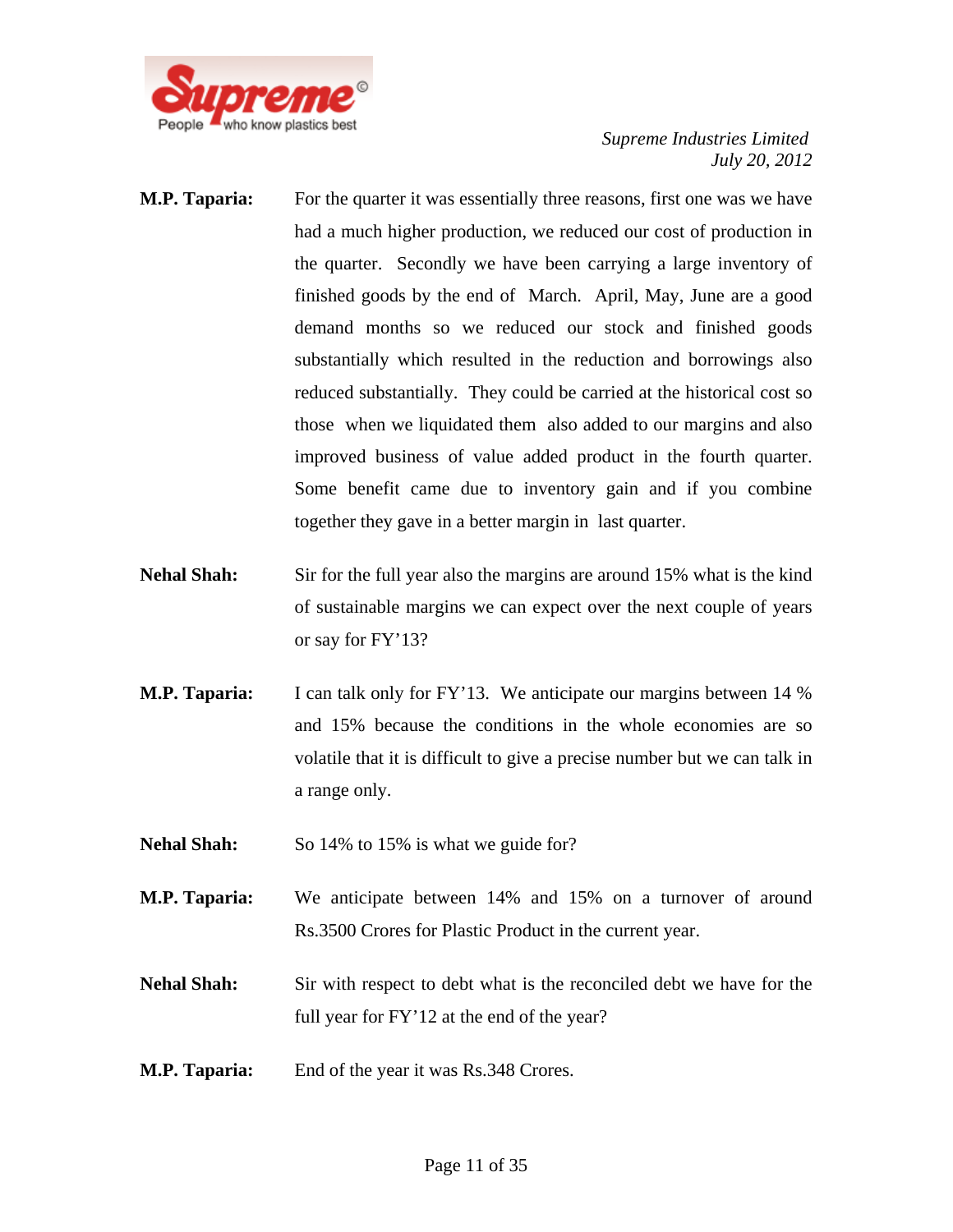

- **Nehal Shah:** Sir basically looking at the CapEx our committed CapEx of around Rs.250 Crores and we have eventually land up doing around Rs.73- 75 Crores so what has actually delayed in terms of CapEx?
- **M.P. Taparia:** There is a delay in bringing the equipment when we place order .The period required to build the building for a construction structure 200000 square feet also takes time. We have made a commitment of Rs.17-18 Crores, but it takes time to build the building and it takes time for the equipment to arrive so these all heavy investments what we have committed to Rs.280 Crores last year, the remaining Rs.206 Crores all will be operational by March 2013 and new investment also some investments which takes place in the current year and as we told earlier we will be committing further investment for 2013 – 2014 to lead the increased requirement of product for 2013-2014.
- **Nehal Shah:** Thanks a lot. I will be back with any followup questions.
- **Moderator:** Thank you. We have the next follow up question from the line of Chirag Setalvad from HDFC Mutual fund. Please go ahead.
- **Chirag Setalvad:** Sir could you tell us the breakup of the CapEx that you have mentioned if it is possible how much could go in the various divisions?
- **M.P. Taparia:** Breakup CapEx is around Rs.120 Crores will be in the Plastic Piping division, around Rs.90 Crores has been committed in the Cross-Laminated Film Product, around Rs.75 Crores will be Composite line both together and Product Packaging of around Rs.30 Crores. These are the four areas and may be around Rs.10 Crores in furniture for financing the value added moulds .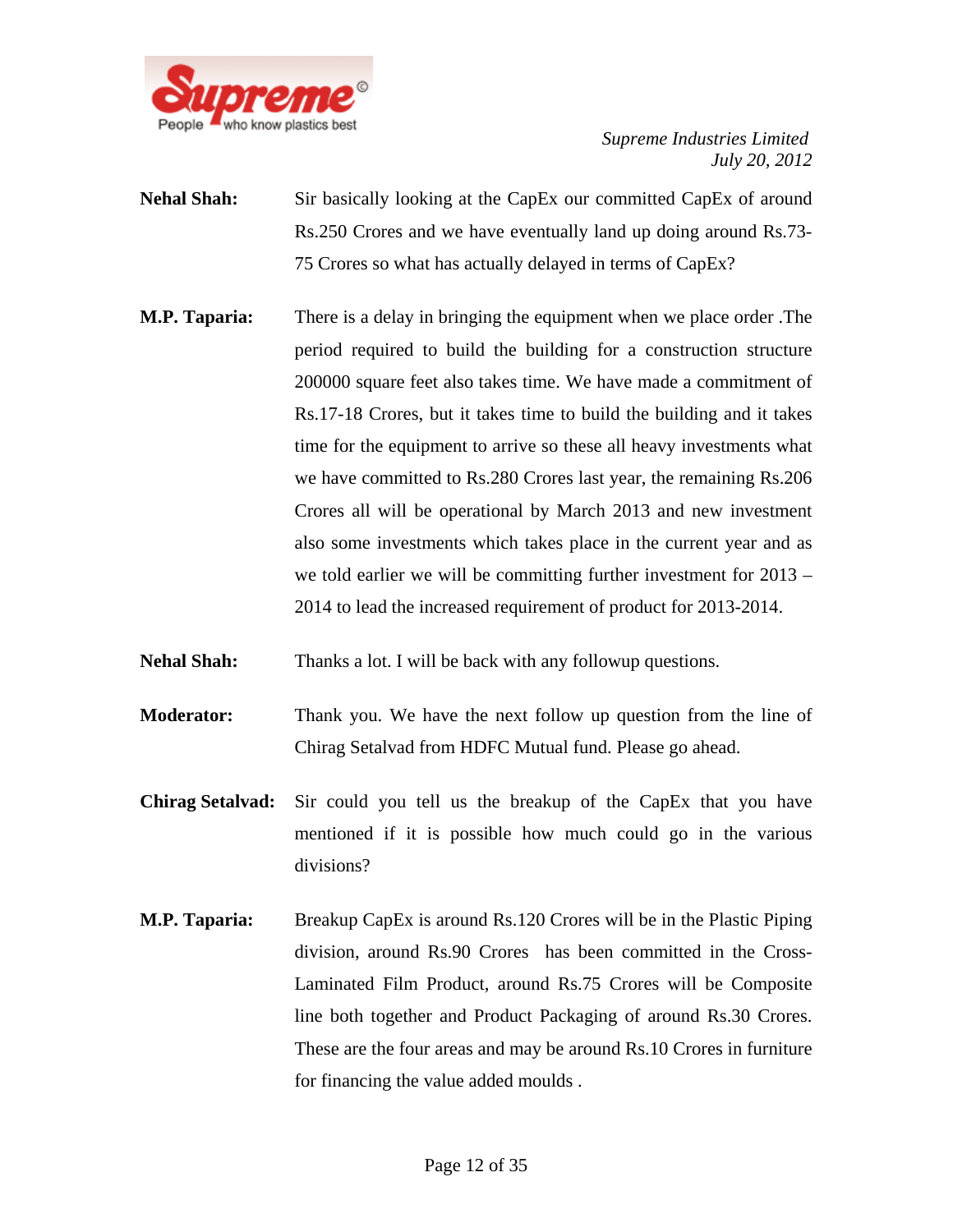

**Chirag Setalvad:** The balance Sir this would add up to about…?

- **M.P. Taparia:** Roughly we told you some money will be invested in our Material Handing System also and some in automation equipment.
- **Chirag Setalvad:** Sir on the composite cylinder business what is the status in terms of domestic approvals and how do you see that working?
- **M.P. Taparia:** It has been approved by ENNI, Standard in Europe. The commercial equipments will be shipped in last quarter and then only once we submit the sample we will get the approval. We are very confident and encouraged by the approval in the European Testing Laboratory of the trial sample produced therein Europe from our machine and we will be not only be going for 14 liter but we will be going for smaller capacity also considering that we want to participate the international market. We are very confident of getting approval but we are still not sure about the demand generated from domestic company. Still Government of India is unclear about floating a requirement of this composite cylinder to supplement the steel cylinders.
- **Chirag Setalvad:** You would be supplying from March 13 onwards once the capacity comes on stream?
- **M.P. Taparia:** We expect definitely we will have turnover in the last quarter April-June.
- **Chirag Setalvad:** Sir last question in terms of raw material prices and Rupee Dollars how has that impact been in the recent past and how do you see that going forward?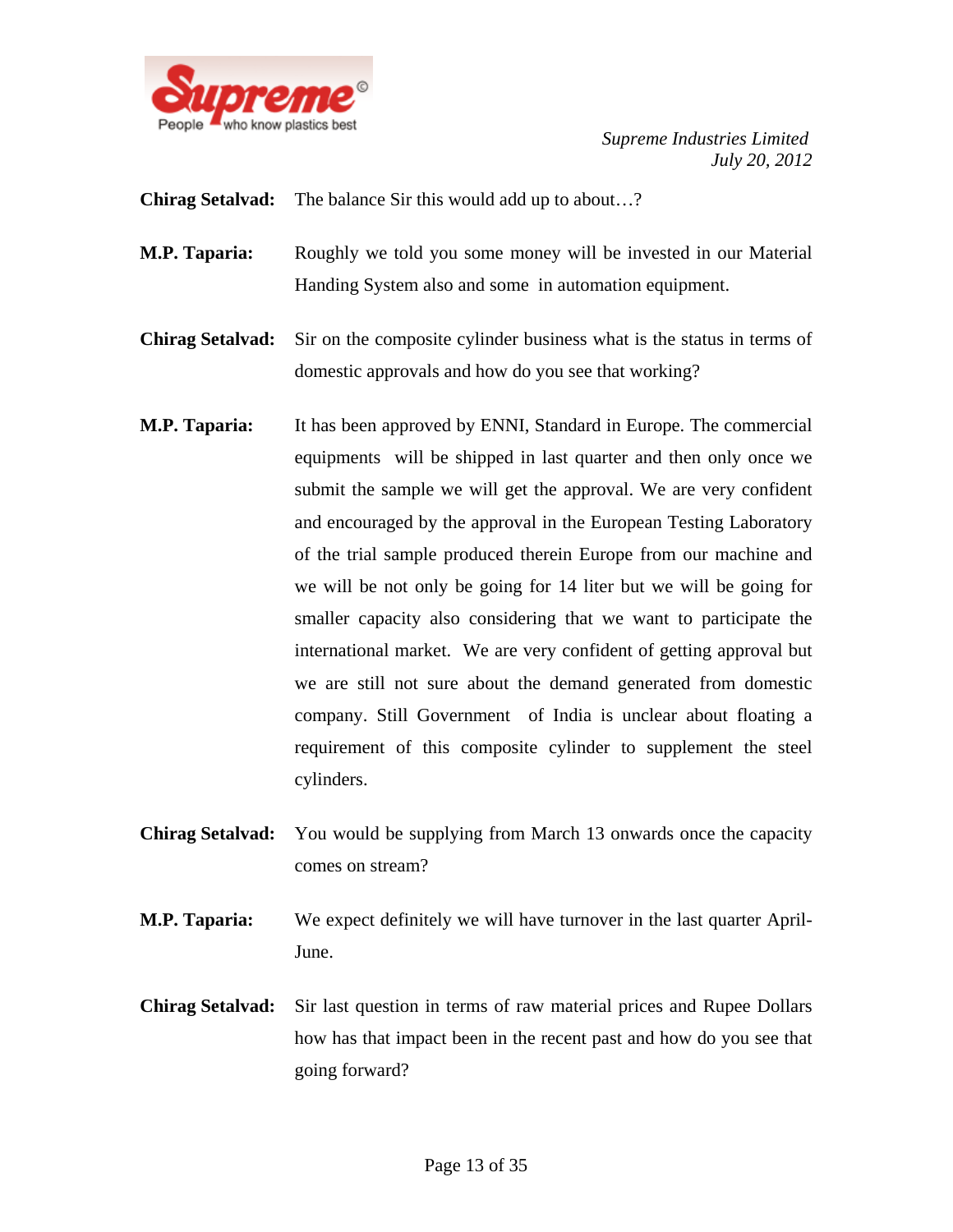

- **M.P. Taparia:** Rupee has depreciated by 25% since August and as on today there is some correction in the commodity prices also on the low minus side and we found that we were not affected due to the increased cost of raw material up till now. With the 25% depreciation the price of conventional material also went up and in many applications they substitute with plastics. We cannot say what could be the Rupee Dollar trajectory. Our company policy remains that any crystallized foreign exchange liability cannot remain unhedged so we would not have foreign exchange exposure.
- **Chirag Setalvad:** Thank you very much Sir.
- **Moderator:** Thank you. The next question is from the line of Viraj Mehta from Equirus. Please go ahead.
- **Viraj Mehta:** Sir just a couple of questions; one when you say your margins have gone up because of lot of liquidation of the final finished goods in the fourth quarter of course I mean the 19% margin that we have clocked this quarter; how much would be the inventory gains this quarter?
- **M.P. Taparia:** It may not be very significant may be Rs. 7 8 Crores.
- **Viraj Mehta:** But sir I mean I am just trying to look at the company for the last two three quarters and compare the margins of Piping System they have been as down as 9% - 10% to as high as 20% this quarter. I have not seen any other Plastic Piping company is showing so much variation in margin, can you just explain what causes this much 10% - 10% kind of margin variation?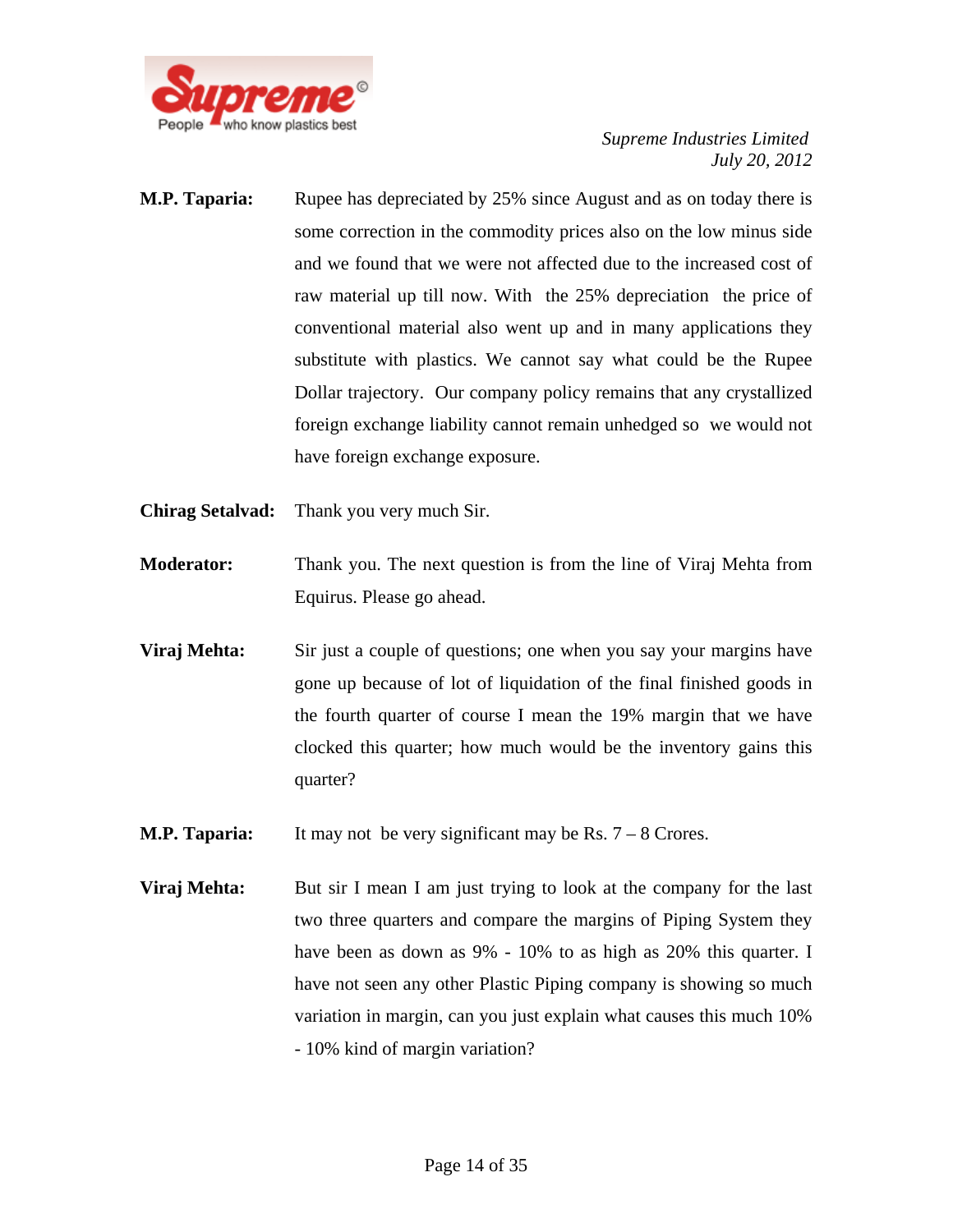

- **M.P. Taparia:** We are not only in Plastic Piping Company we manufacture varieties of products.
- **Viraj Mehta:** I am saying only in that division alone we are seeing margins go as low as 10% to 20% this quarter?
- **M.P. Taparia:** We told you 17% only, which as we explained to you earlier we had the inventory to be kept for meeting the requirement of April-June, April – June is the peak season demand for Plastic Piping System and the inventory of finished goods are always valued on historical cost with the continued Rupee depreciation the stock which was valued on  $31<sup>st</sup>$  March was on a lower side and when all the stocks was liquidated in April-June then they definitely gives a gain. Apart from that as we told earlier in the Q3 we had an inventory loss when the plastic prices had gone down so they had given a temporary loss also in that quarter in our margin. In normal manner, the quarter-toquarter there could be always variation in such a volatile raw material pricing.
- **Viraj Mehta:** Sir out of Rs. 1300-odd Crores of Plastic Piping sales that we have for the full year how much of it would be housing, how much of it would be infra and how much of it could be agri?
- **M.P. Taparia:** May be around Rs.850 Crores will be in housing, infra may not be more than Rs.50 Crores. Infra actually demand wise is less as till now so many issues are not sorted on infrastructure side. Balance is in irrigation.
- **Moderator:** Thank you. We will take the next question from the line of Ashish Kacholia from Lucky Securities. Please go ahead.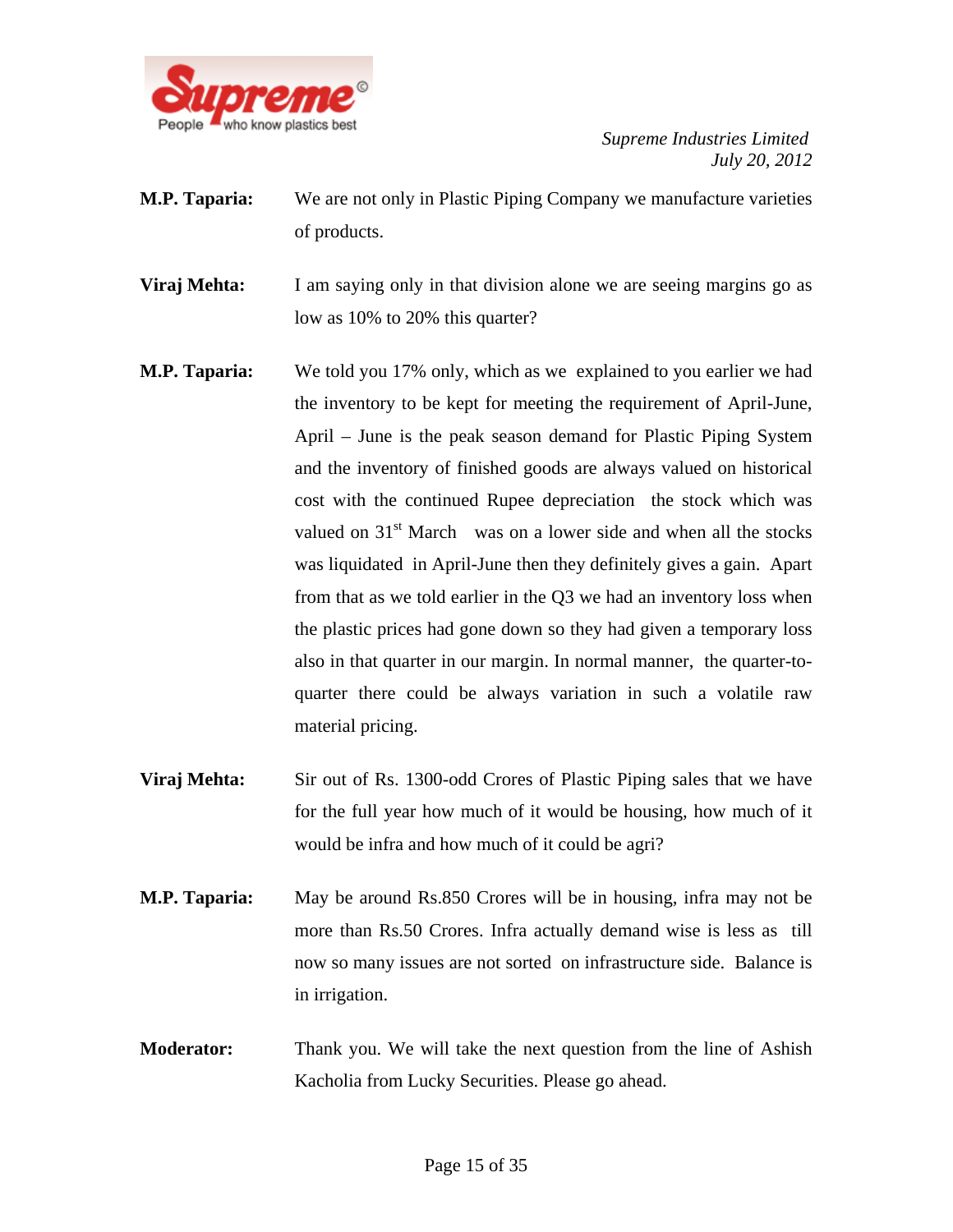

- **Ashish Kacholia:** Good evening Sir. My question pertains to the kind of CapEx that we are planning to do over the next four to five years. On this Rs. 1200 Crores CapEx what is the kind of turnover that we can hope to have?
- **M.P. Taparia:** In 2015-16, our turnover may be around 6000 Crores.
- **Ashish Kacholia:** So this investment of Rs. 1200 Crores should give us a turnover of about Rs. 2500 Crores kind of a number?
- **M.P. Taparia:** We get generally on investment around three times the turnover..
- **Ashish Kacholia:** Three times a turnover, okay.
- **M.P. Taparia:** On our product mix the turnover around three times of the investments made.
- **Ashish Kacholia:** Sure. The second question that I had was Sir, you mentioned about exports of pipes and piping systems and you also mentioned the export of composite cylinders. Now both these items seem to be very bulky items and yet you are saying that you have a very good export opportunity, so is this export opportunity sustainable in the light of the fact that you know you will have substantial freight expenses in these two product lines?
- **M.P. Taparia:** Let me talk about plastic piping systems, the major sales are on fittings and pipe when we are exporting from India they are all telescopic so in telescoping we are not shipping much air, those are sustainable and they are growing every year, but current year we expect them to grow much better. The countries which require cylinders where it is not produced.Gulf Countries are importers of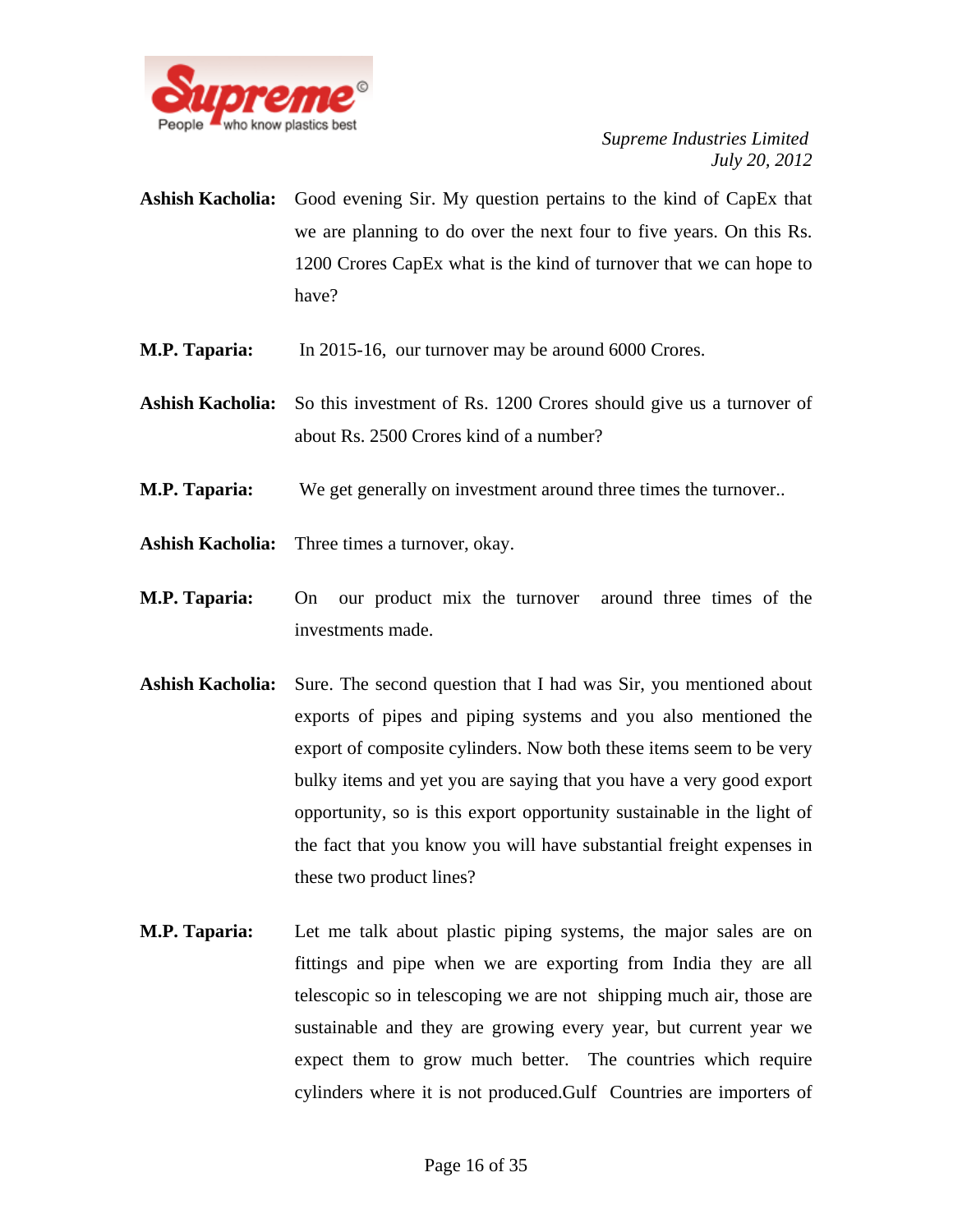

cylinders, so when you are requiring a product, which is not produced t here, then you have to price.

- **Ashish Kacholia:** This technology is a very difficult technology, this composite technology or is it widely available? I mean, is it a very high margin product effectively?
- **M.P. Taparia:** It is a highly technical product; . Machine is supplied by a very reputed company in Europe and we are enjoying the technology supplied by them.
- **Ashish Kacholia:** Congratulations on a very good set of numbers and wishing you all the very best.
- **M.P. Taparia:** Thank you for your encouraging words. Thank you.
- **Moderator:** Thank you. The next question is from the line of Kamlesh Kotak from AMSEC. Please go ahead.
- **Kamalesh Kotak:** Good afternoon Sir. Could you just give us some more details about the piping business? How much of that is coming from CPVCs side and some more details on the raw material sourcing?
- **M.P. Taparia:** Raw materials, local raw material there is no increased production possible in the year 2012-13. The local raw material producers are planning capacity increase in 2013-14, Reliance is planning to expand PVC capacity by 96000 tonnes. In polythene raw material there is no problem. We are getting adequate quantity from local producers. On CPVC our supplier is putting up a plant where plant should be operational by January - March 2015. PVC currently we are buying from locally two companies. We are importing from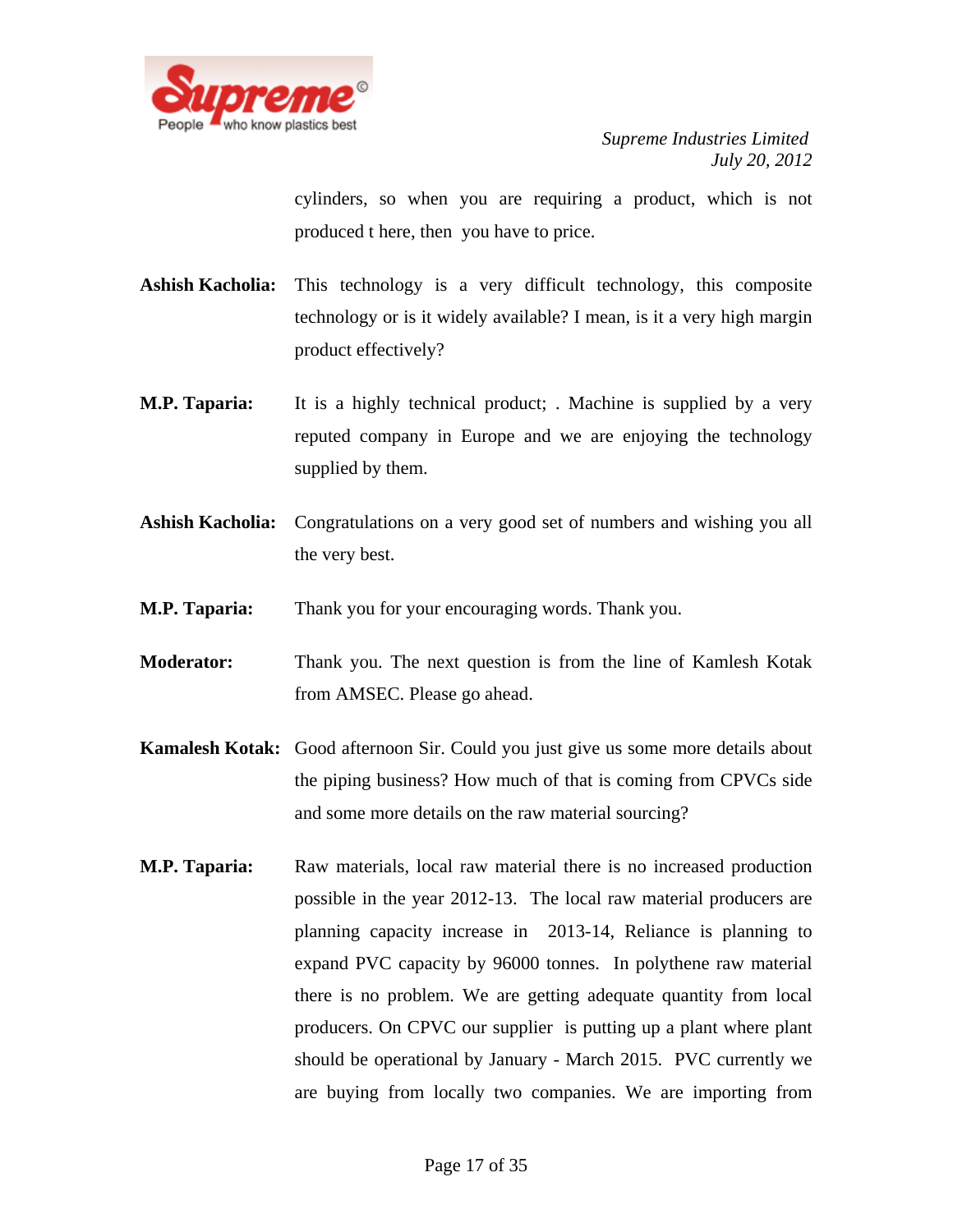

various sources, so we are able to procure our internal raw material required at affordable price.

- **Kamalesh Kotak:** Sir what is the CPVC revenue in this year or this quarter?
- **M.P. Taparia:** CPVCs revenue overall it may be below 200 Crores.
- **Kamalesh Kotak:** How much it was last year?
- **M.P. Taparia:** Last year it was in excess of 50% by value.
- **Kamalesh Kotak:** Sir, about our industrial business could you just give some more updates as to which segments are showing the demand traction? Is it automotive consumer products? What exactly is driving. What is the outlook?
- **M.P. Taparia:** In Industrial segment since January there is growth in demand. Only the auto segment is growing slow in the growth, but the growth is there.
- **Kamalesh Kotak:** What is the outlook for the same Sir?
- **M.P. Taparia:** We expect a better business growth this year as compared to last year.
- **Kamalesh Kotak:** Sir, if the monsoon is looking to be weak this year, is it going to have any bearing on our pipe business or the outlook for the demand as a whole for the industry? How are we on that?
- **M.P. Taparia:** Plastic Piping System we are not at all worried as of today, because if the water level is low then they may require more number of pipes to drill deep into the ground for extracting water. In housing segment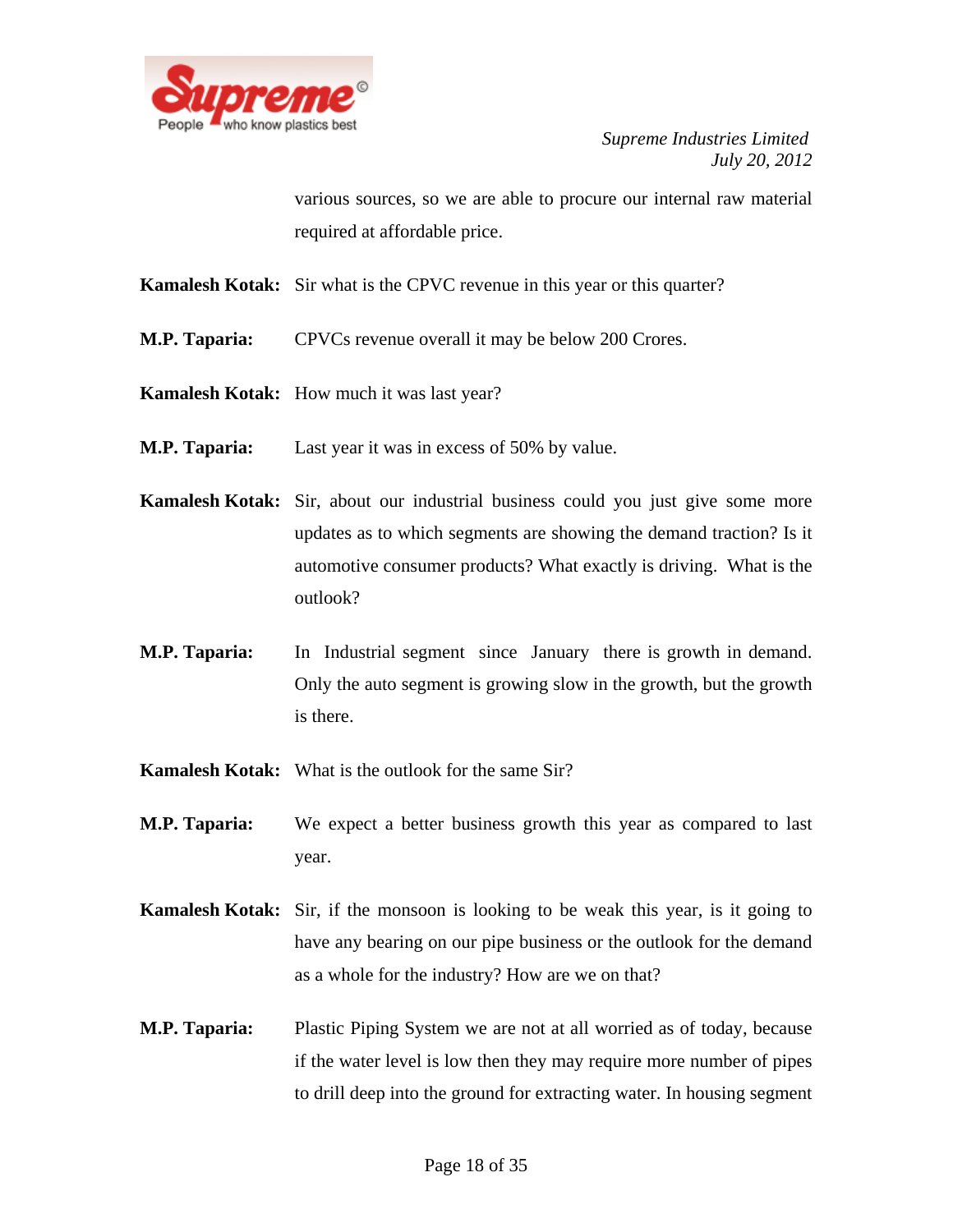

there are inroads now in tier II and tier III towns. The agriculture crop values are coming better and farmers are very enterprising in the country. We firmly believe that the crop, production overall in the country will be good. It is not so adversely affected is what we read in the paper.

- **Kamalesh Kotak:** So even a weak monsoon will not be detriment for the piping?
- **M.P. Taparia:** We do not believe that there is a tremendous contraction of production in the year. We do not believe that.
- **Kamalesh Kotak:** Sir what are the plans about the monetization of our real estate commercial building; I mean, how it is now going to be?
- **M.P. Taparia:** As on today 182000 square feet or nearly two-third area is lying unsold. We have got a beautiful office building completely ready with occupation certificate. The commercial area requirement needs are quite low today in the city of Mumbai. We do not have much debt and we are not under any hurry to monetize these assets. If we drops the price it can be monetized yesterday. We have no reason to drop the price as we are seeing the new activity of commercial premise in city of Mumbai has gone to a very low level. We believe the prices may go very high in the year 2013. Our building is very good. We will get very good value for our property.

## **Kamalesh Kotak:** Thanks.

- **Moderator:** Thank you. We have the next question from the line of Kalpesh Gothi from Walfort. Please go ahead.
- **Kalpesh Gothi:** Good evening Sir. Congratulations for the good set of numbers.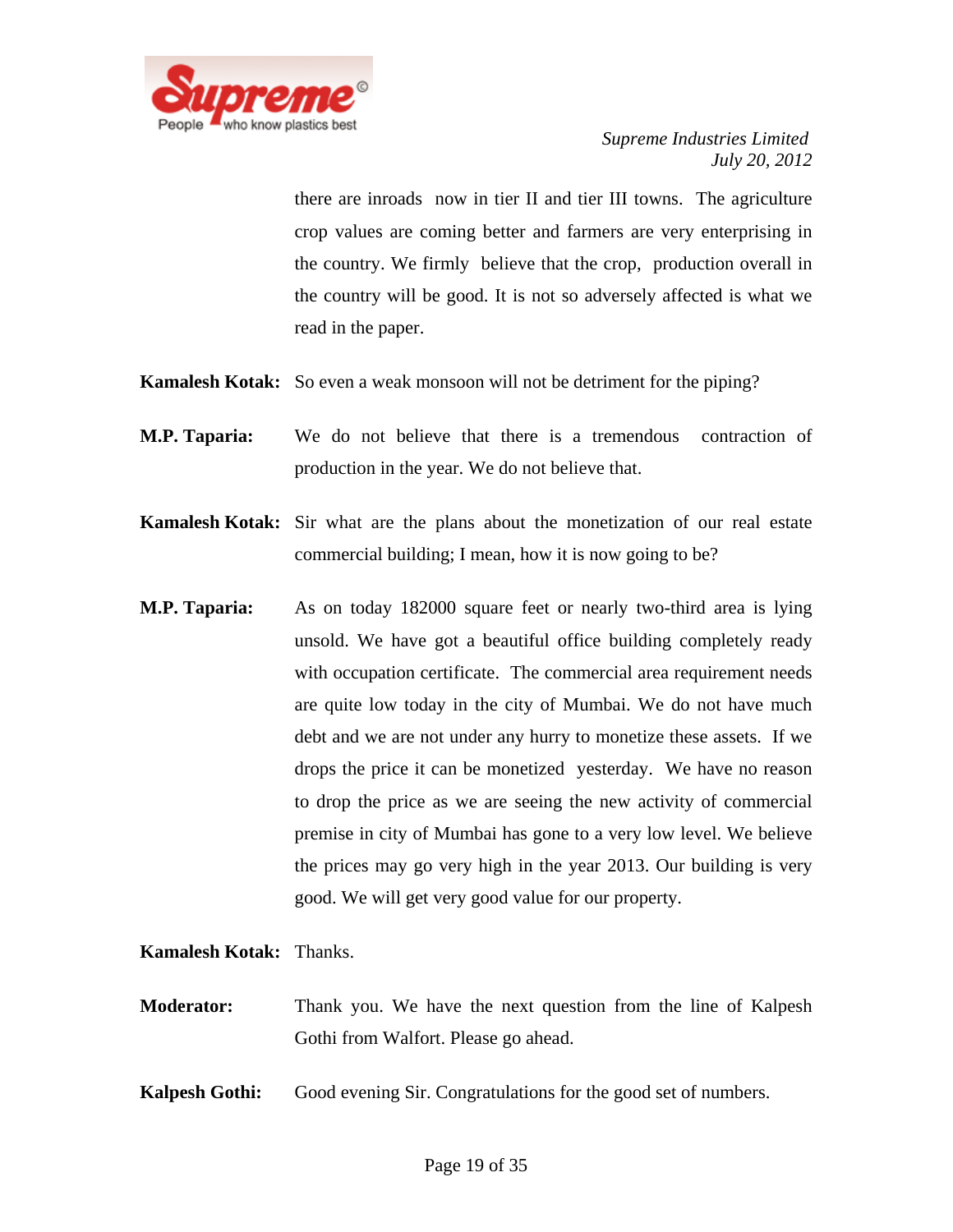

- **M.P. Taparia:** Thank you for your encouraging word, dear friend.
- **Kalpesh Gothi:** Thank you Sir. Sir, what is the share of the premium furniture in the furniture segment?
- **M.P. Taparia:** Last year it has gone up by 5%, it went to 37.7%. Current year we expect to grow by 8% plus of our total turnover.
- **Kalpesh Gothi:** In furniture business what is the value added product shares?
- **M.P. Taparia:** Value added product I told you last year it was 37.7%, current year we are aiming to increase the share to 46%.
- **Kalpesh Gothi:** Sir, can I know the margin of the value added products?
- **M.P. Taparia:** It has to be in excess of 17% of turnover value.
- **Kalpesh Gothi:** Sir we have guided for the 16% volume growth can you breakup in the segment wise that we are seeing in plastic packaging?
- **M.P. Taparia:** All the segments will grow. Every segment will grow this year.
- **Kalpesh Gothi:** Even consumer?
- **M.P. Taparia:** Furniture will also grow. Last year there was a degrowth. This year due to value added it will also have growth. Growth will be small, but growth will be there in every segment. We do not anticipate any negative growth volume in the current year.
- **Kalpesh Gothi:** What was the total export during the year?
- **M.P. Taparia:** It was about \$13.5 million, which saw 19% growth in dollar terms after excluding discontinued business of the previous year. In the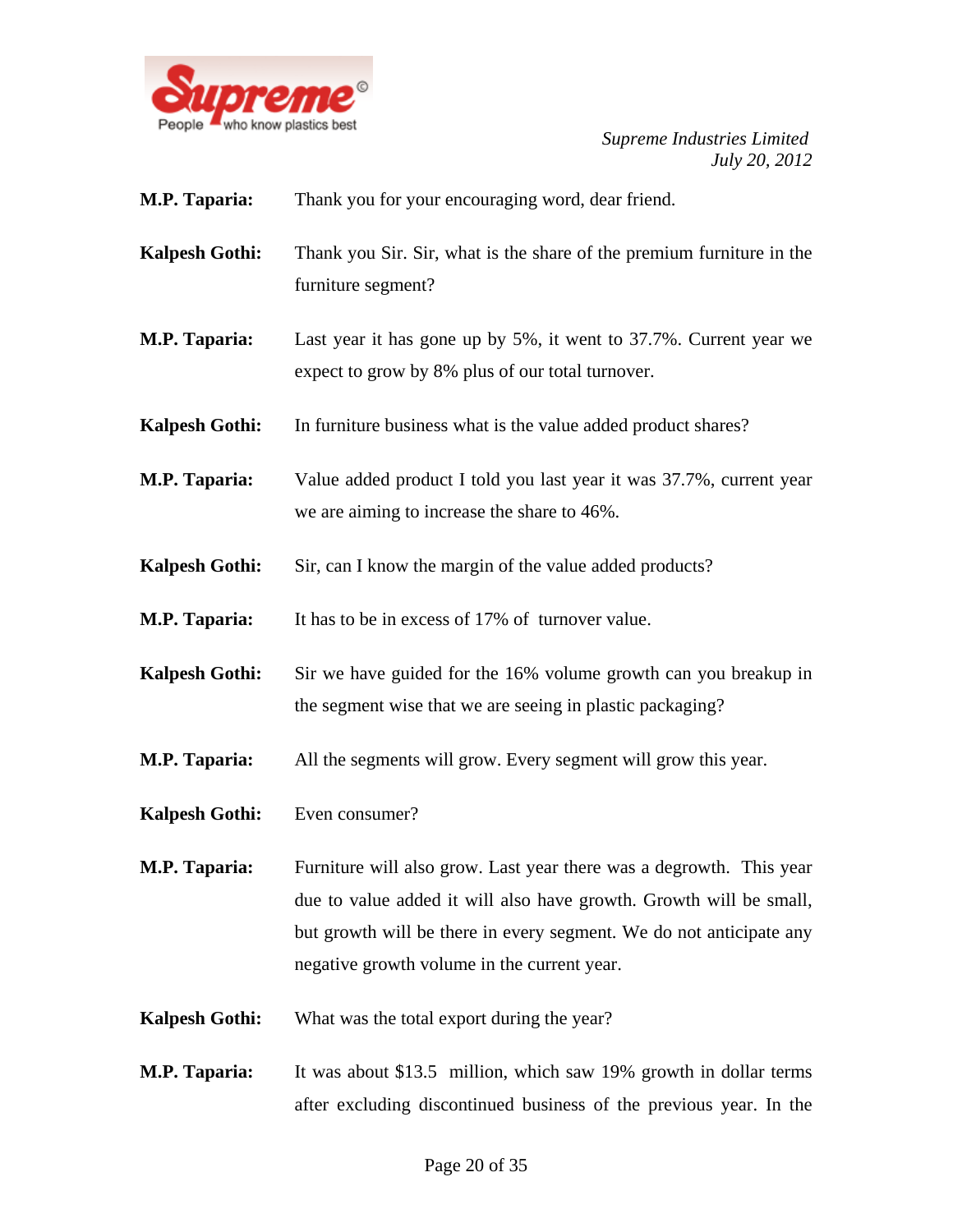

previous year we were manufacturing mats and mats was mostly exported and that business is discontinued so if we exclude the discontinued business from the previous year, we had a 19% value growth in the year which we are discussing.

- **Kalpesh Gothi:** How much raw material we have procured from overseas?
- **M.P. Taparia:** About 40% of our requirement. Out of 245000 tonnes around 40% we have procured from international market.
- **Kalpesh Gothi:** In the last year?
- **M.P. Taparia:** This is last year.
- **Kalpesh Gothi:** In FY'11 how much was there?
- **M.P. Taparia:** It is same, it may only go higher because PVC will be having good growth and PVC nothing extra is available locally. We anticipate our overall volume may be 285000 tonnes and import may be around 50%.
- **Kalpesh Gothi:** Sir can you repeat the CapEx for the year?
- **M.P. Taparia:** For this year?
- **Kalpesh Gothi:** Yes.
- **M.P. Taparia:** When compared to the last year commitment also be coming ground this year. We are counting the total commitment of last year it is coming on to ground this year and the commitment if we are going to make for the year 2013-14, total investment will be Rs.400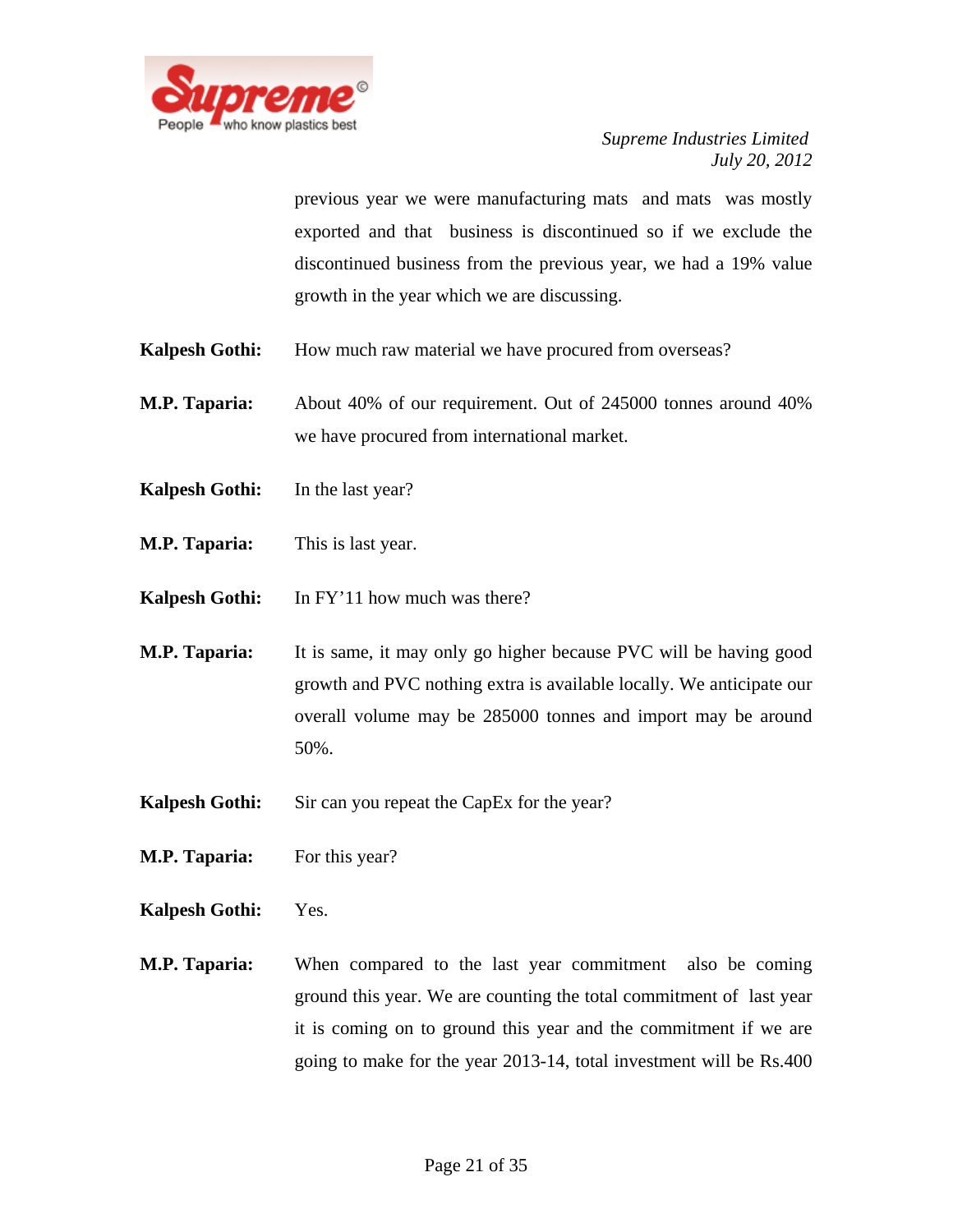

Crores out of which the cash outflow may be below 250 Crores. Last year cash outflow from our capital account was around 165 Crores.

**Kalpesh Gothi:** Are we factoring in the tax flow from the real estate projects?

- **M.P. Taparia:** Last quarter there was nothing from real estate. For the current year business plan as on today we have had no plan for real estate money as we told earlier we are not in a hurry to sell we do not want to depend on anything on real estate monetization.
- **Moderator:** We will take the next question from the line of Kamna Motwani from CRISIL. Please go ahead.
- **Kamna Motwani**: Good evening. Congratulations on a good set of numbers.
- **M.P. Taparia:** Thank you for your encouraging words.
- **Kamna Motwani:** Sir just wanted to understand the creditor days seem low in this year for the year end so any sense on that?
- **M.P. Taparia:** Creditor days, I will request my colleague Mr. Somani to tell you. Over to you Mr. Somani.
- **P. C. Somani:** Creditor was at the same level as of last year.
- **Kamna Motwani:** Sir, can you provide the exact amount of creditors because of the new schedule there is some confusion there?
- **P. C. Somani:** That is right. As per the new schedule the creditors payable this year was Rs. 206 Crores vis-à-vis last year of Rs. 161 Crores.
- **Kamna Motwani:** Sir, can you give us a breakup of other current liabilities?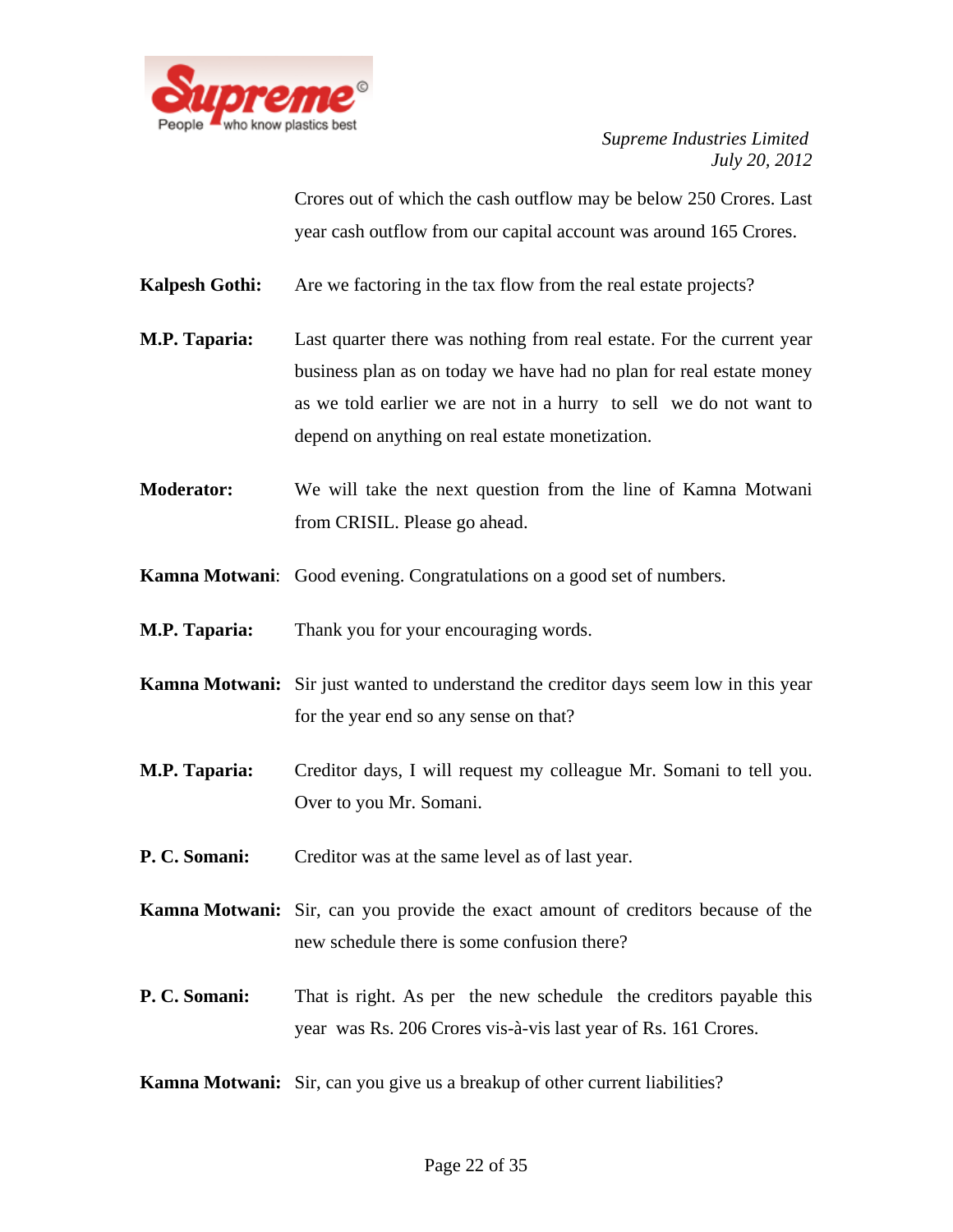

- **P. C. Somani:** Other current liabilities this year it is Rs. 200 Crores vis-à-vis last year of Rs. 215 Crores.
- **Kamna Motwani:** Sir what is the breakup of this other current liabilities. I believe it has some debt element to it also?
- **P. C. Somani:** So debt element is Rs. 97 Crores. Last year it was Rs. 67 Crores.
- **Kamna Motwani:** Sir, there has been a decline in the non-current investments, so what was that because of?
- **P. C. Somani:** There is no decline in non-current investments . Supreme Petrochem shareswe are continuing to carry so there is no decline as such.
- **Kamna Motwani:** Sir, can you also give the gross block & work-in-progress numbers for the year?
- **P. C. Somani:** Gross block for the current year is Rs. 1245 Crores and the work-inprogress is Rs. 34 Crores.
- **Kamna Motwani:** Sir, one last question, Sir, you mentioned that our Q4 EBITDA margins have increased to 19% because of the high amount of inventory that we were sitting over the last three to four months and also we had some inventory gain and increase in production, but does that account for close to 5.5% quarter-on-quarter jump in EBITDA margins?
- **M.P. Taparia:** EBITDA margin for the quarter has gone up by four factors; one is increased production which reduced our production cost. Secondly increased sale of value added items and thirdly the finished goods which remained at high level on March 31, has reduced to a lower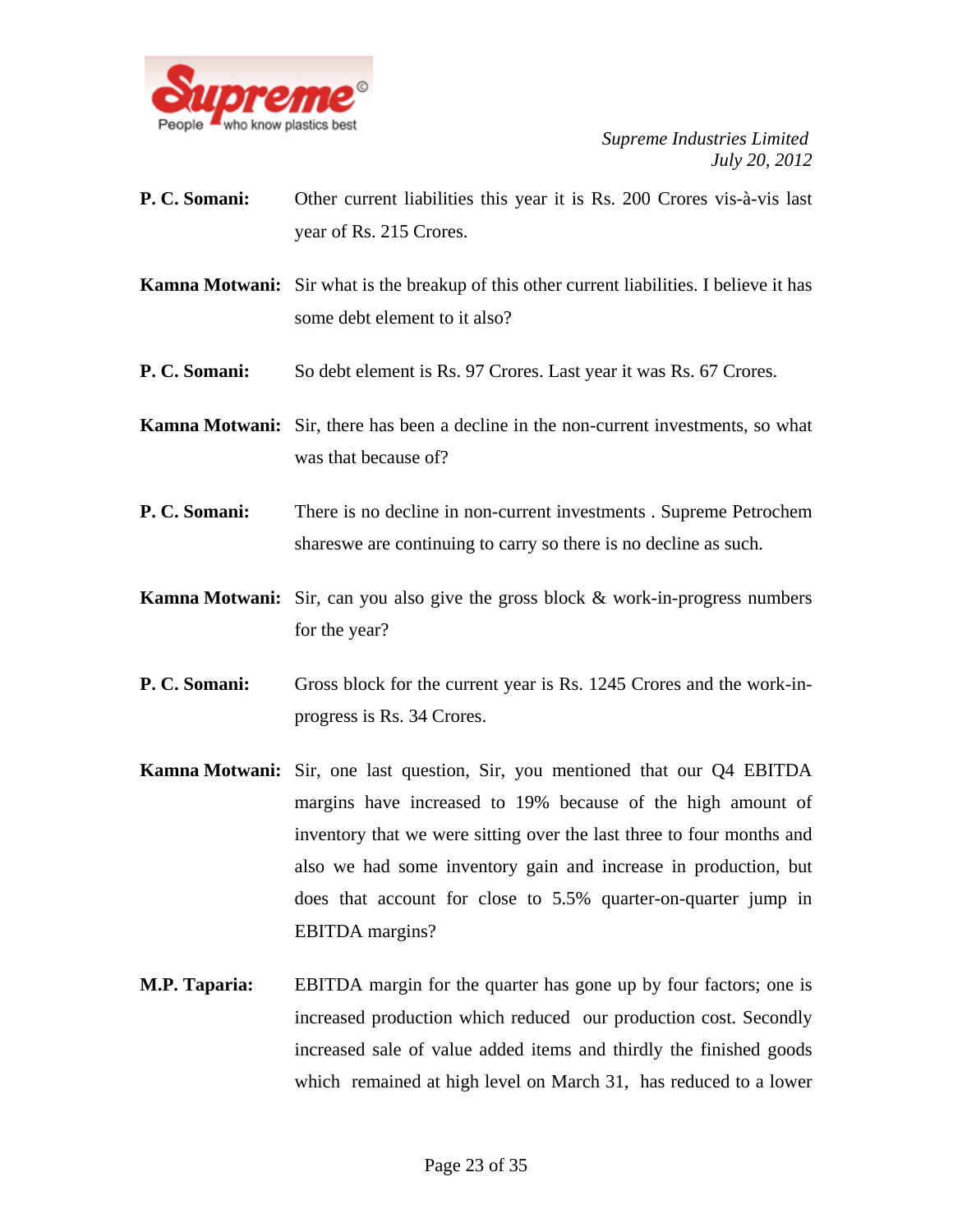

level on June 30. March 31 stocks are valued at historical cost and fourthly a small gain of Rs.6-7 Crores due to inventory gain. All four factors combined together have shown a better margin in the last quarter.

- **Kamna Motwani:** But finished goods you are saying would be at a lower cost as of June 30?
- **M.P. Taparia:** Historical cost because it is getting historical cost as raw material price went on going up.
- **Kamna Motwani:** But have not we seen softening of raw material prices?
- **M.P. Taparia:** Finished good stocks will be valued at a historical cost basis. We do not value them at the selling price in our balance sheet.
- **Kamna Motwani:** So raw material cost went up?
- **M.P. Taparia:** Due to the rupee depreciation the raw material cost went up and currently we have no loss in currency. Our currency remains fully hedged.
- **Kamna Motwani:** So the selling price that we are booking that is as per the current raw material cost that is how we got it?
- **M.P. Taparia:** It has to be like this. When any selling price drops then we have inventory loss also.
- **Kamna Motwani:** Sir the employee cost has gone up by about 36% on a quarter-onquarter basis. What was that because?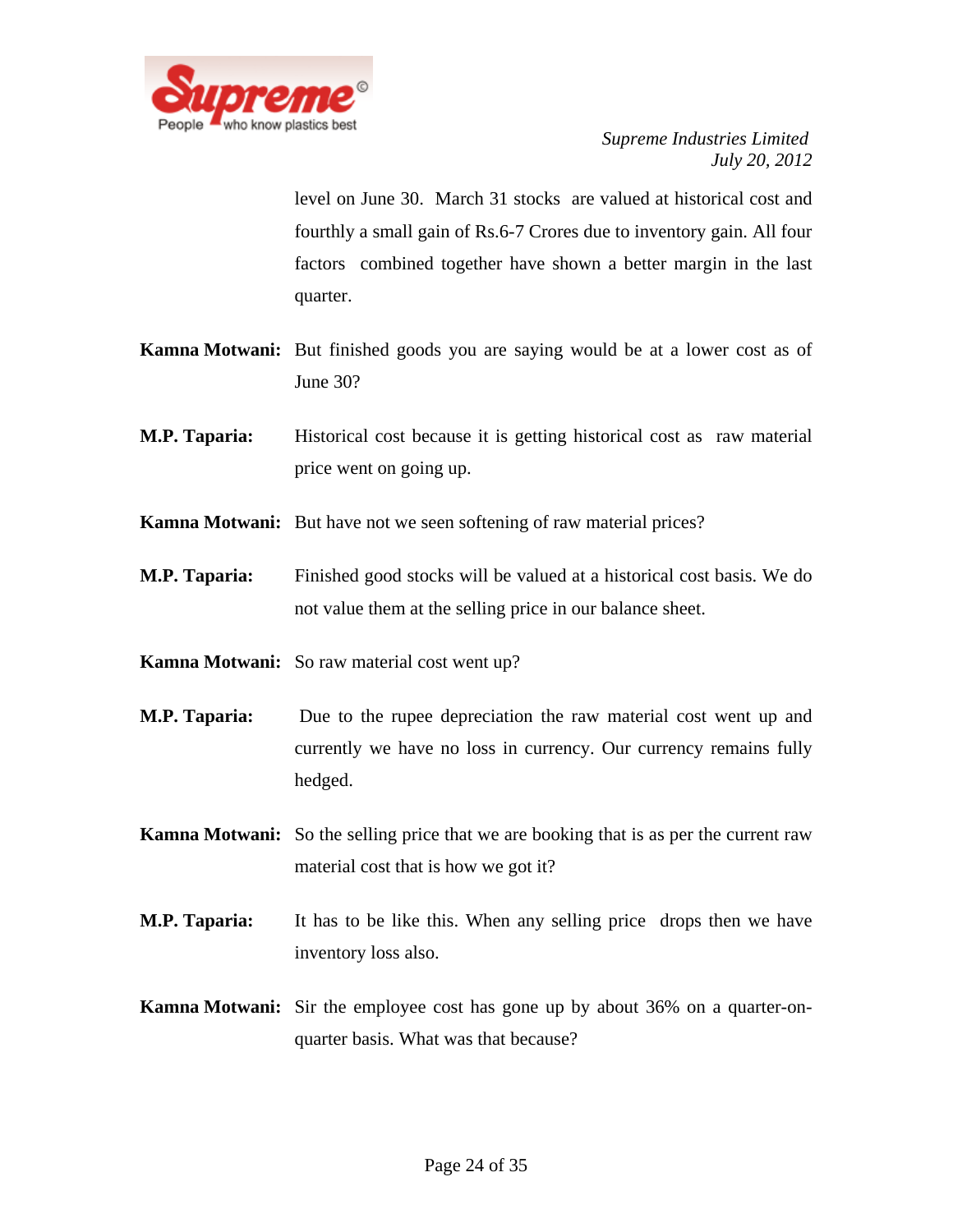

- **P. C. Somani:** The employee cost this quarter is 34.5 Crores vis-à-vis last year of 31 Crores.
- **Kamna Motwani:** Now in the press release it says 35 Crores versus? I am saying over Q3 of FY'12 26 Crores of employee cost?
- **P. C. Somani:** This will be in the preceding quarter from this. The increased profit has to provide for the increased commissions to the director and with the annual valuation of the gratuities and leave accumulations which we do for June so all that effect, comes into the last quarter.
- **Kamna Motwani:** Sir, any plan for further repayment of debt for the next year because we are sitting now on close to 1148 million of debt?
- **M.P. Taparia:** Our medium term loan is below 200 Crores, maybe it may remain at Rs.200 Crores on June 30, 2013 also unless we are able to sell some properties. Our cost of debt is below 10% and our return on capital employed above 30%. The Debt to Equity is reasonable. We have no such great plan to bring the Debt further down.
- **Kamna Motwani:** Thank you for taking my questions.
- **Moderator:** Thank you. The next question is from the line of Krudan Chedda from ValueQuest. Please go ahead.
- **Krudan Chedda:** Congratulations on for a good set of numbers.
- **M.P. Taparia:** Thank you for your encouraging word, dear friend.
- **Krudan Chedda:** Sir, what is the current capacity utilization in all segments?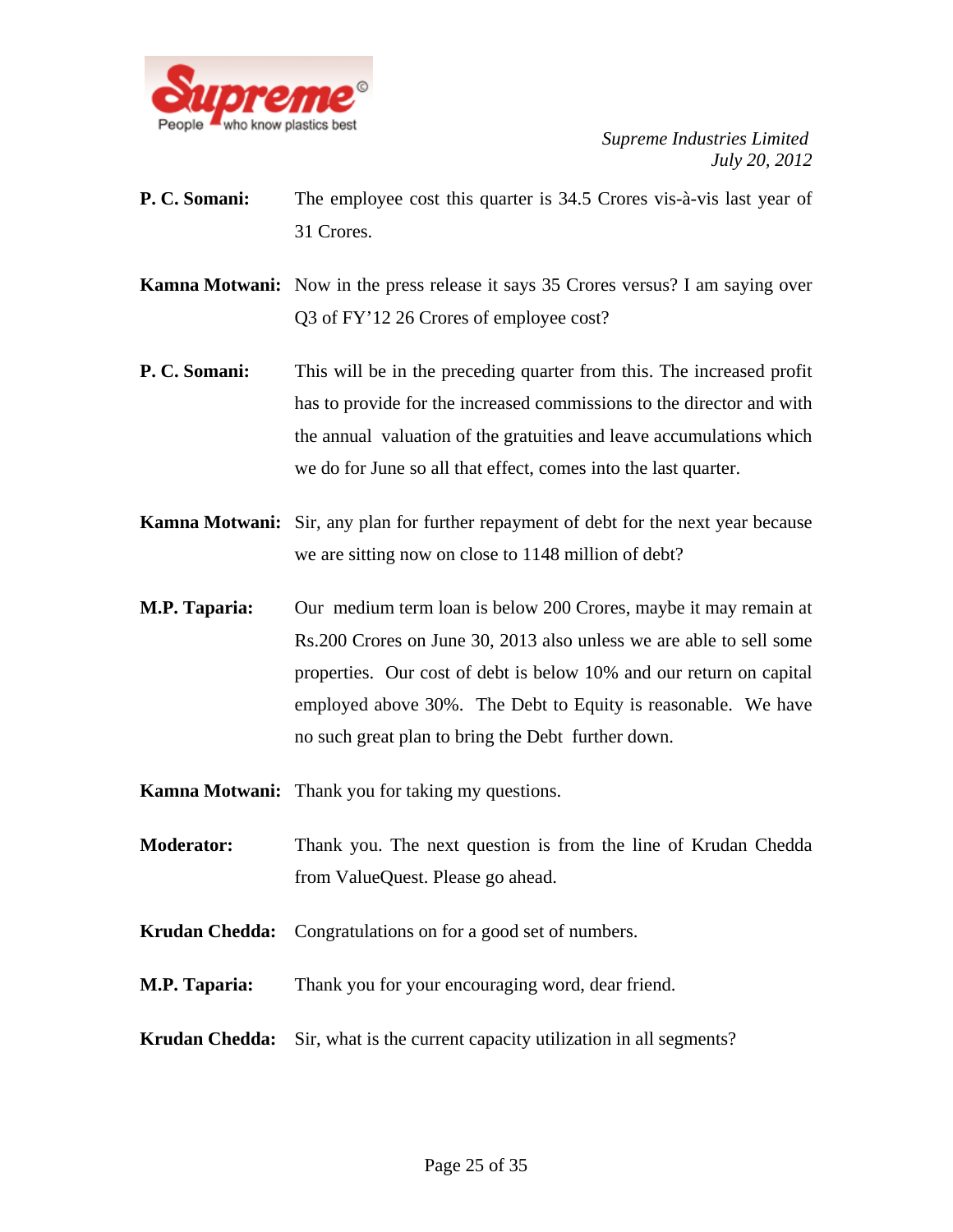

- **M.P. Taparia:** Current capacity utilization segment may be it remains at 70% around.
- **Krudan Chedda:** Around 70% in all segments?
- **M.P. Taparia:** On an average it may be around 70%.
- **Krudan Chedda:** Sir, can I get this segment wise? Would it be possible for you to get?
- **M.P. Taparia:** I cannot reply immediately. As there are seasonal demand so we do not run the plant throughout fully and with our product mix also the capacity utilization will always remain little lower, but as I told you we are making investment only when demand is there.
- **Krudan Chedda:** What is the peak capacity utilization Sir that we can achieve?
- **M.P. Taparia:** Peak capacity utilization remains between the month of April and May.
- **Krudan Chedda:** In percentage terms how much would it be?
- **M.P. Taparia:** Percentage terms it may go close to 90%. Plastic piping we go slow between July to October, in furniture also we remain at a lower level. In Cross-Laminated film product we remain utilizing the capacity continuously. We do not slow it down..
- **Krudan Chedda:** Sir, can you give the breakup of our 1100 Crores CapEx each segment how much would it be?
- **M.P. Taparia:** It may be higher.
- **Krudan Chedda:** How much would it be for plastic piping, industrial, and consumer?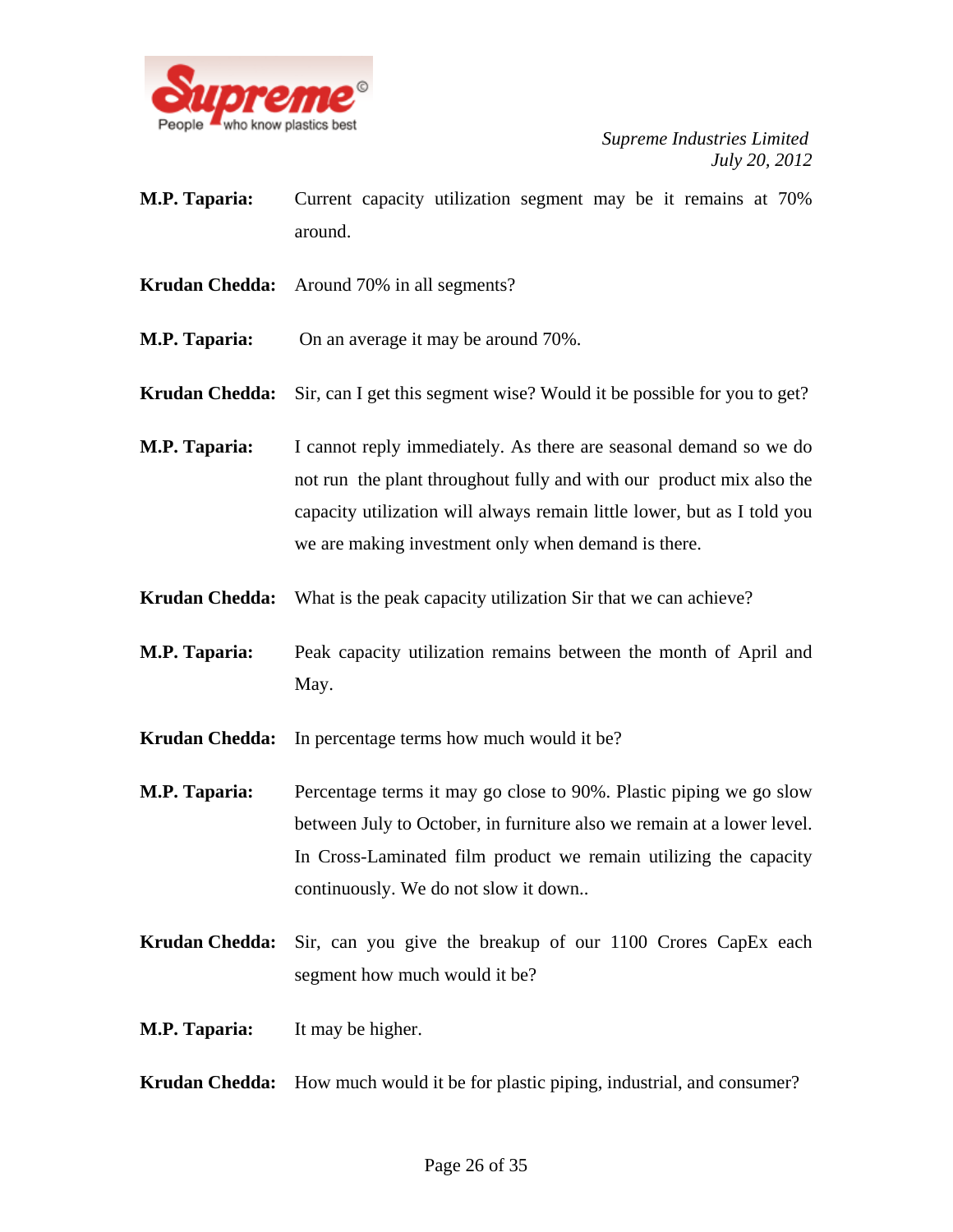

- **M.P. Taparia:** Majority will be in plastic piping and Cross-Laminated film products followed by industrial component and material handling and protective packaging. We are investing money in all the six segments. In the composite segment also we are investing and we are committing 300 crores plus on composite segment. We anticipate we will be investing around 75 Crores will be in cylinders and then around 16 Crores we are committed to composite pipe. We are discussing one or two more items to be added so it is nearly around 125 Crores during this whole year.
- **Krudan Chedda:** Sir, this composite cylinder will be operational by this year-end?
- **M.P. Taparia:** Composite should be operational by March 2013 and composite pipes may be operational by November 2012.
- **Krudan Chedda:** What would be the margins in this segment?
- **M.P. Taparia:** We should get payback in three-year time.
- **Krudan Chedda:** Payback. three years payback?
- **M.P. Taparia:** Yes you are right.
- **Krudan Chedda:** Sir, one last question, how much is our total exports?
- **M.P. Taparia:** Exports for the last year was \$13.5 million. This year we expect this to cross \$20 million.
- **Krudan Chedda:** 20 million total exports?
- **M.P. Taparia:** We expect. Last year it was \$13.5 million.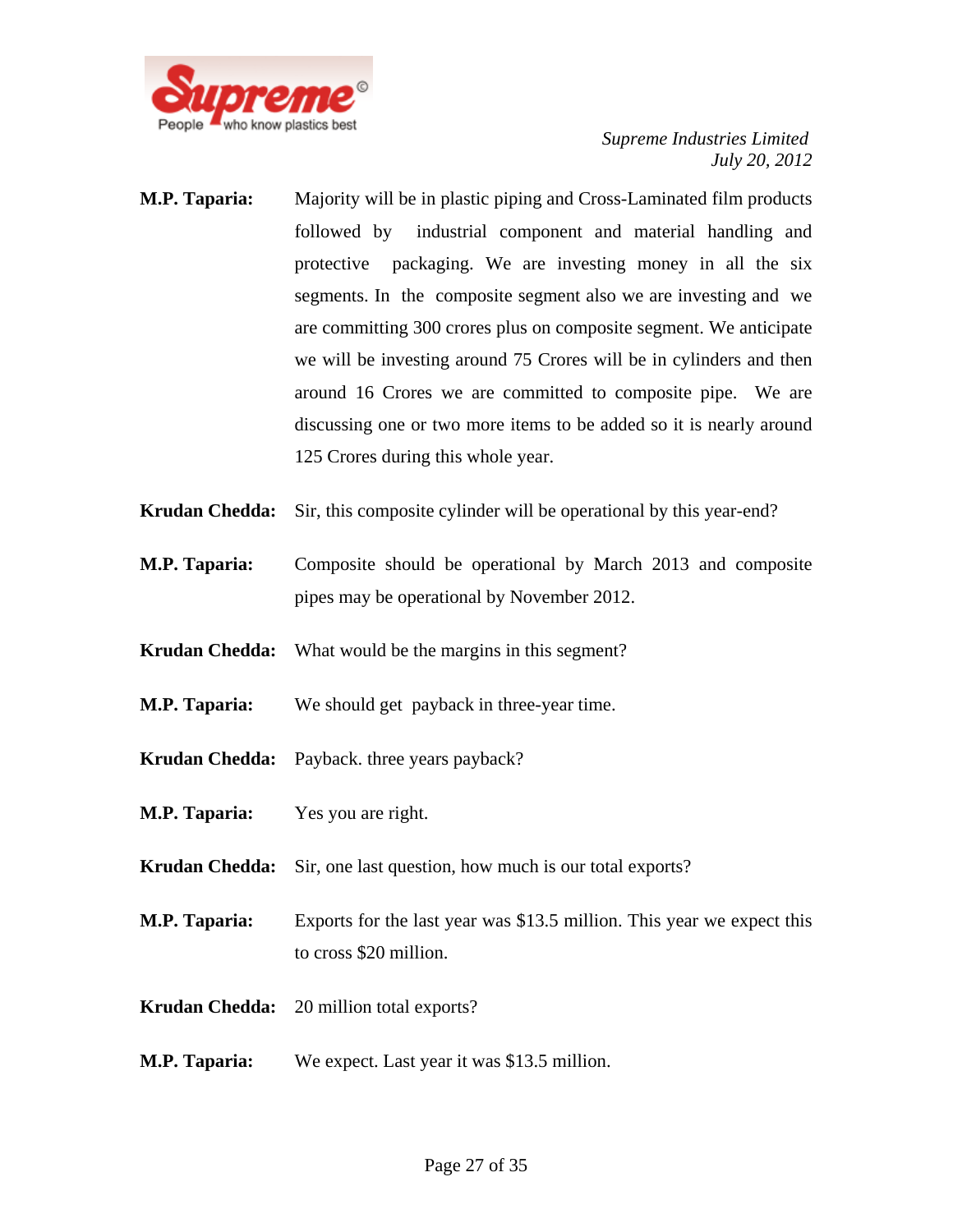

## **Krudan Chedda:** Thanks a lot.

- **Moderator:** Thank you. The next question is from the line Niket Shah from Edelweiss Securities. Please go ahead.
- Niket Shah: Congratulations a good set of numbers.
- **M.P. Taparia:** Thank you Sir.
- **Niket Shah:** Sir, just wanted to know what is your installed capacity as on FY'12 end?
- **M.P. Taparia:** FY'12 installed capacity will be 349700 tonnes.
- **Niket Shah:** Again, I think, 330000 tonnes the previous year, right?
- **M.P. Taparia:** 329150 tonnes, you are right. You remember very well. Thank you very much.
- **Niket Shah:** Sir, just one more question. We have seen around 100-BPS of reduction in your other expenditure on a YOY basis. What would have lead to that Sir?
- **M.P. Taparia:** I request Mr. Somani. Maybe Somani will tell you.
- **P.C. Somani:** Basically it is on control of expenses of expenses.; all administrative expenses remain under control. Once you see the balance sheet, the whole expenses of the administration cost with increased turnover they are not increasing and we are keeping them between 5% to 10% increase against the increase of 20% in turnover.
- **Niket Shah:** Got the point Sir. Thank you so much.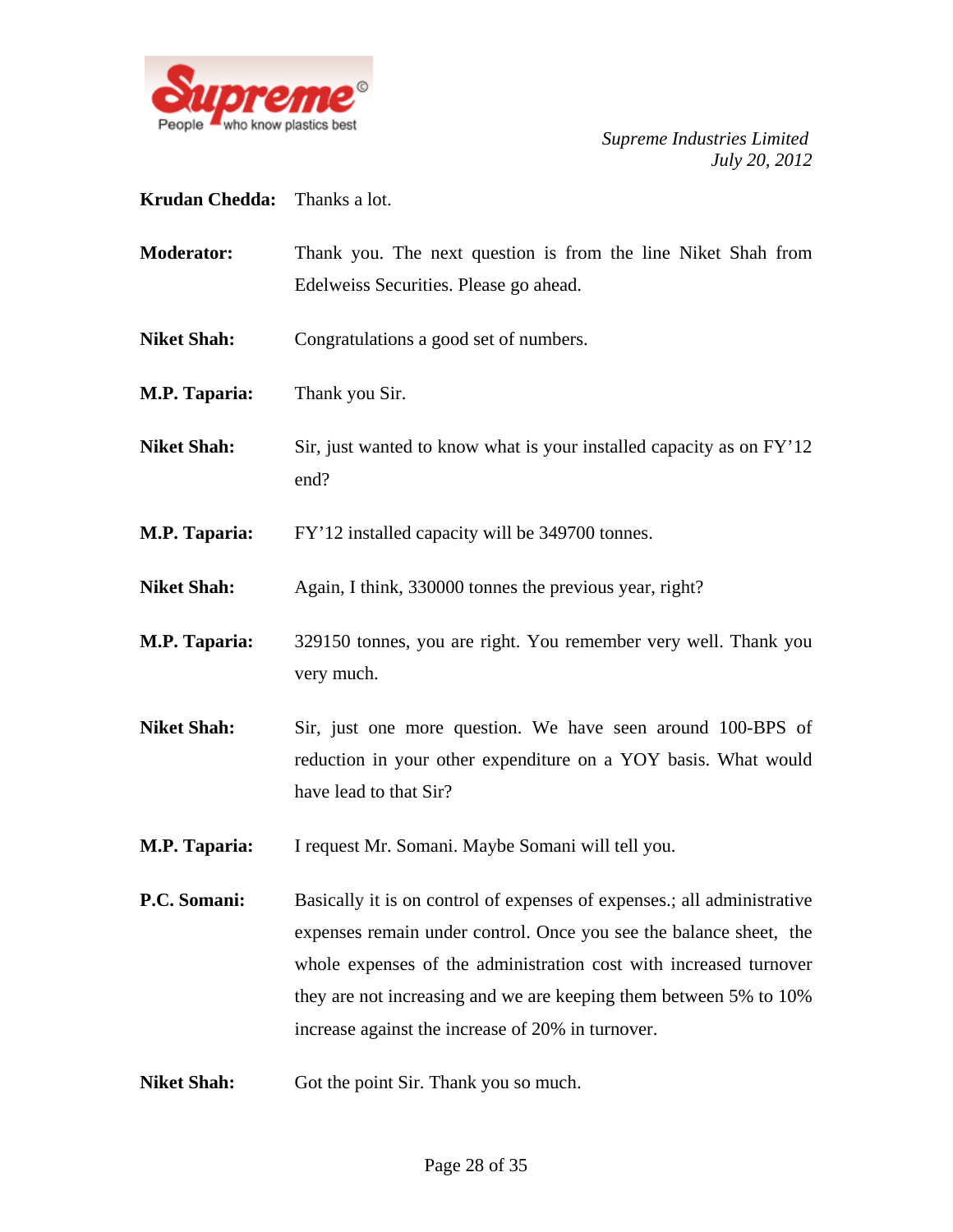

- **Moderator:** Thank you. The next question is from the line of Jagdish Balu from Axis Bank. Please go ahead.
- **Jagdish Balu:** Good afternoon. Congratulations on a good set of numbers Sir. Sir just wanted to understand how does crude oil affect your basic raw material pricing and how susceptible are you to margin fluctuations?
- **M.P. Taparia:** Crude oil definitely affects our raw material cost. The cost goes up, when the crude goes up and when crude comes down, the raw material price goes down. Whenever the raw material prices go up then depending on product to product we transfer the increased cost to our selling price. Like in Plastic Piping we increased it in the same day , for other products with a time lag of two to three week. When the prices come down then in plastic piping we reduce the next / same day. Other products may require again two to three weeks time lag, but we are able to always to reflect in our selling price the correct cost of current raw material.
- **Jagdish Balu:** So decreases also on the same way Sir. Now say crude oil prices come down significantly so you do not expect any margin improvement because of this crude?
- **M.P. Taparia:** If you recall oil was \$88 from five weeks before and today morning it is \$107. With the price of crude oil went down it is reasonably a history. That is going up so polymer prices also started to going up.
- **Jagdish Balu:** So basically it would not be affected. At the end of the day, your margins are protected because you will be able to pass on the pricing immediately?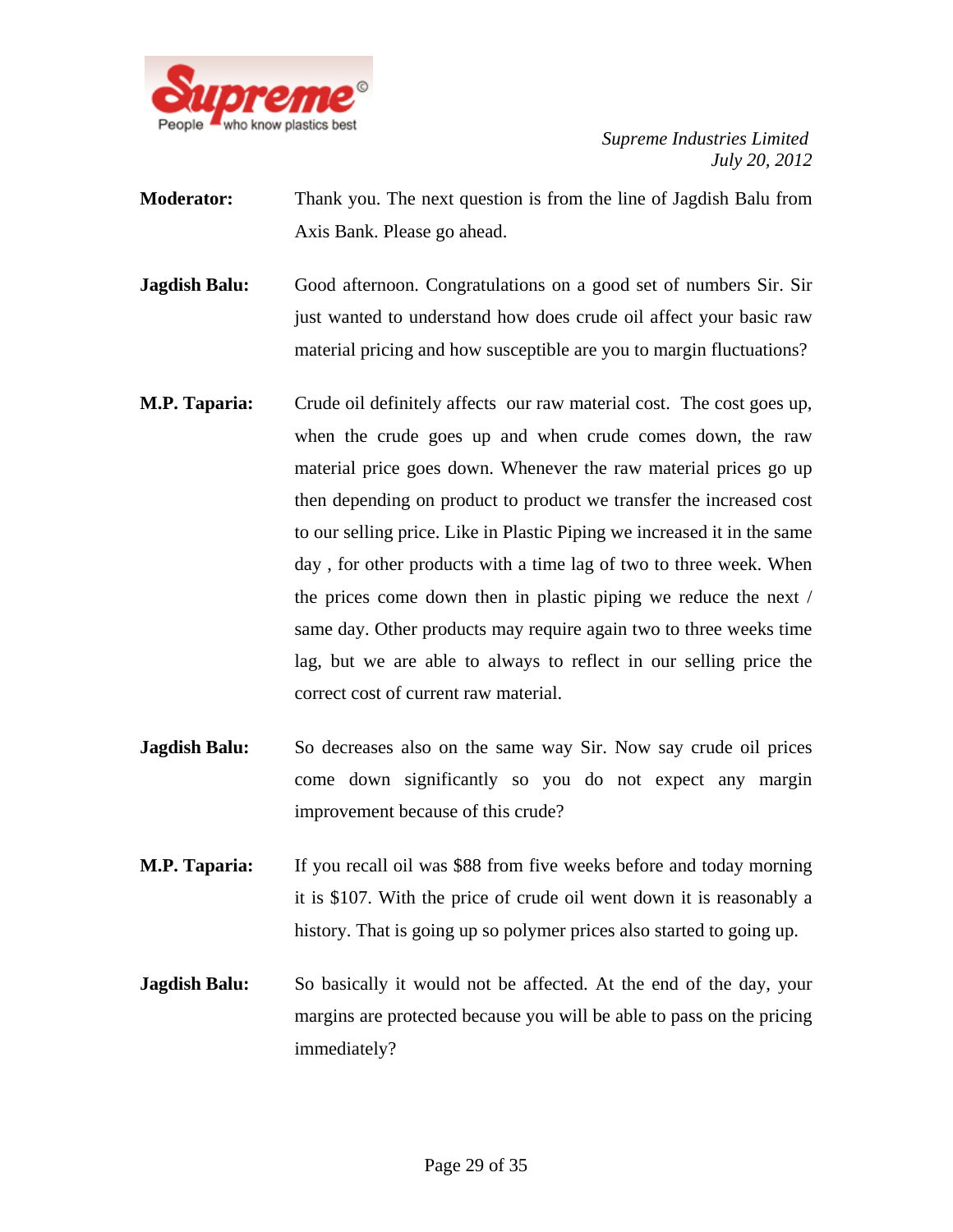

- **M.P. Taparia:** In quarter-to-quarter it will be affected. But for the whole year there is no problem. As we told you in plastic pipe we pass it immediately and other products between two to three weeks time lag.
- **Jagdish Balu:** Got your point Sir. Thank you.
- **Moderator:** Thank you. We have the next followup question from the line of Nehal Shah from Dolat Capital. Please go ahead.
- **Nehal Shah:** Sir, just one thing any new business opportunities in terms of new verticals, are we seeing at this point in time?
- **M.P. Taparia:** The new vertical, which we opened, is composite. In composite we started only with cylinder and now we added composite pipes and we are looking into two more products in the same segment. Once it is zeroed down we will inform the shareholders.
- **Nehal Shah:** Sir, in composite pipes which are the products which we are thinking to enter into?
- **M.P. Taparia:** Composite pipes we have already entered into. We have placed the order of equipment. They are under construction and they will be in production by November 2012 and in this composite pipe requires American Petroleum Institute clearance and this will be principally for oil exploration. It will be replacing a very different quality of steel pipe.
- **Nehal Shah:** Will it replace seamless pipes, which are used for exploration purpose?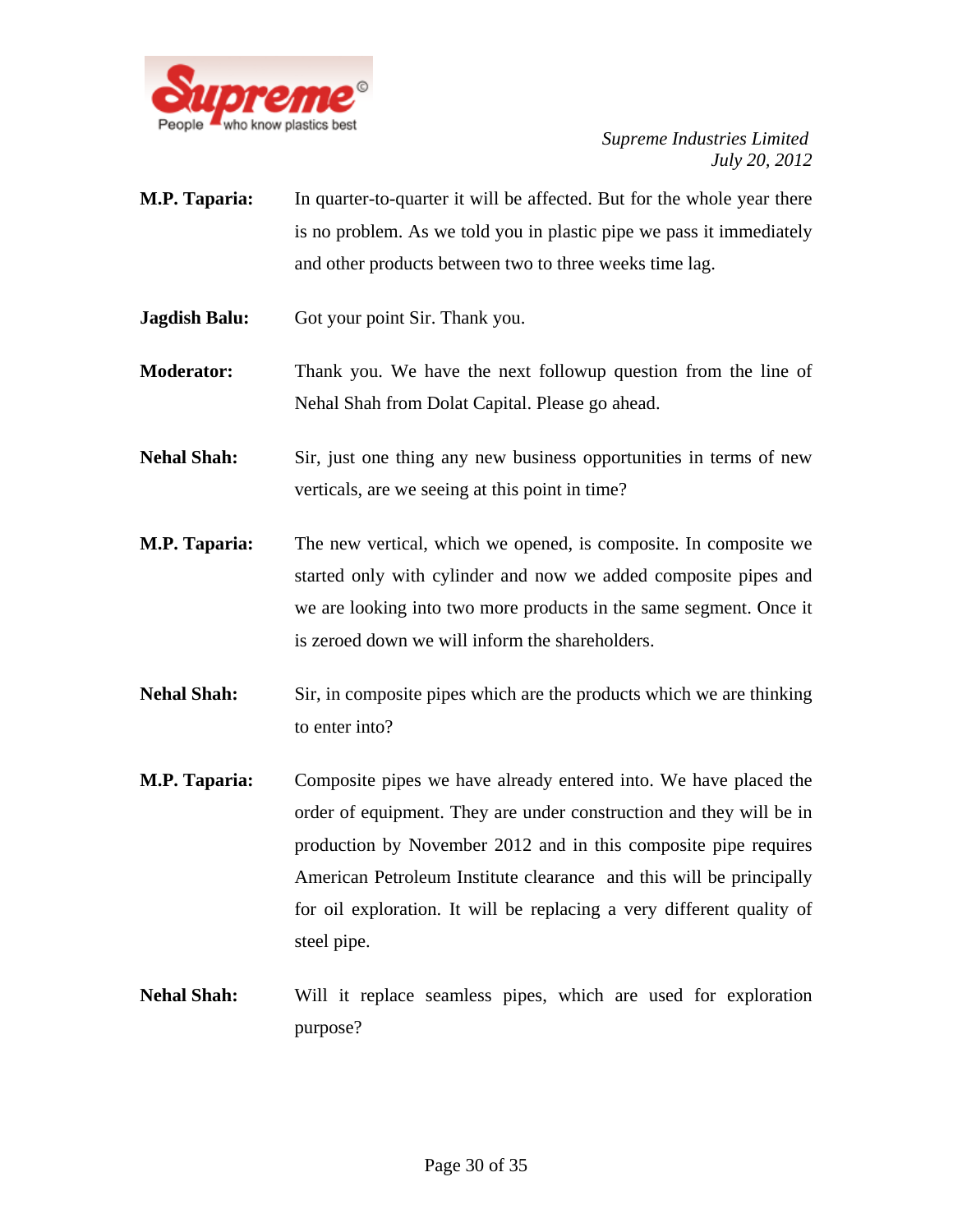

- **M.P. Taparia:** Yes, exploration purpose. It can go up to 5 km deep in the water and it has a very long life. It will not be corroding for 25 years. Steel pipes corrode in five years time. It will be exploration pipe; it will be far superior functionally.
- **Nehal Shah:** So it will be replacing the seamless pipes, which are being used at this point in time?
- **M.P. Taparia:** To supplement them.
- **Nehal Shah:** It will supplement them?
- **M.P. Taparia:** It will supplement steel pipe because this is small thing. The steel pipe is a good business.
- **Nehal Shah:** Sir, basically what kind of market is this? Where has this been used outside of India or have we started been using?
- **M.P. Taparia:** Entire Gulf market requires the pipe for exploration. It is being used in India also.
- **Nehal Shah:** It is also being used in India also?
- **M.P. Taparia:** Yes. ONGC is the customer.
- **Nehal Shah:** So basically it will replace what kind of pipes Sir?
- **M.P. Taparia:** The steel pipe requires for exploration, to bring the crude oil from mother earth
- **Nehal Shah:** What is the kind of differential obviously these pipes will be a bit expensive as compared to the steel pipes?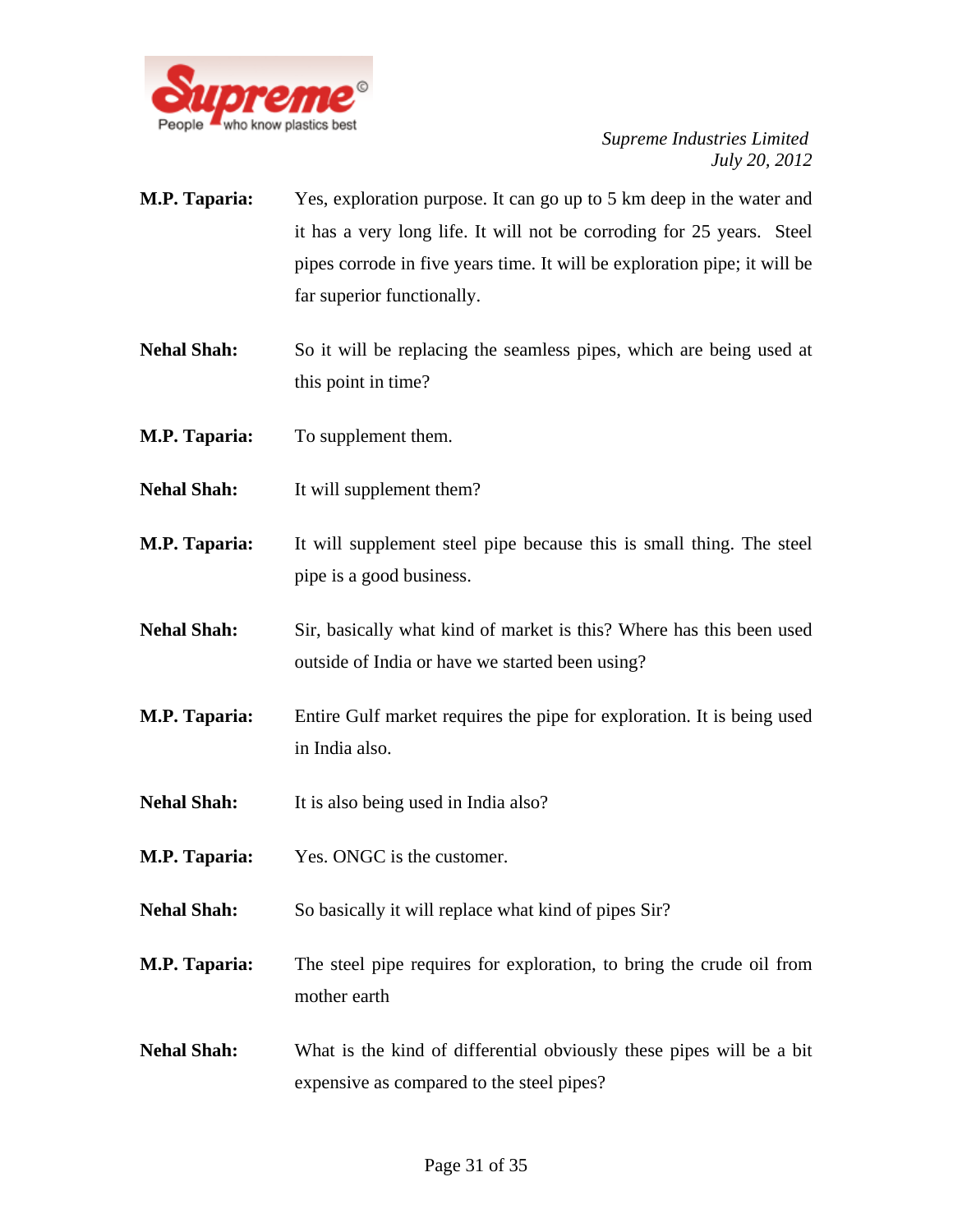

- **M.P. Taparia:** It will be expensive more than 25% compared to steel pipe and will remain for useful life more than 25 years. The life of steel pipe is more than five years.
- **Nehal Shah:** What kind of market is this, like in terms of demand for this year, what kind of market this would open up like?
- **M.P. Taparia:** It is going to be a huge market. We are only investing Rs.16 Crores we will be able to produce only 15000 pipes of 10 meter length that is very small quantity. This is just we are exploring and seeing. Once it will succeed and then we will put several lines.
- **Nehal Shah:** Thanks a lot for this.
- **M.P. Taparia:** Thank you.
- **Moderator:** Thank you.
- **Kashyap Pujara:** This is Kashyap here Taparia Ji. I just had one more question as a last participant. These pipes that you mentioned about the composite pipes basically these are the ones, which are going to be replacing seamless pipes, is it?
- **M.P. Taparia:** The pipes that are supplied by Welspun.
- **Kashyap Pujara:** So basically these are the stainless the seamless pipes rather?
- **M.P. Taparia:** Right.
- **Kashyap Pujara:** So this is the replacement towards the same and what is the tonnage that we are looking out at for these pipes?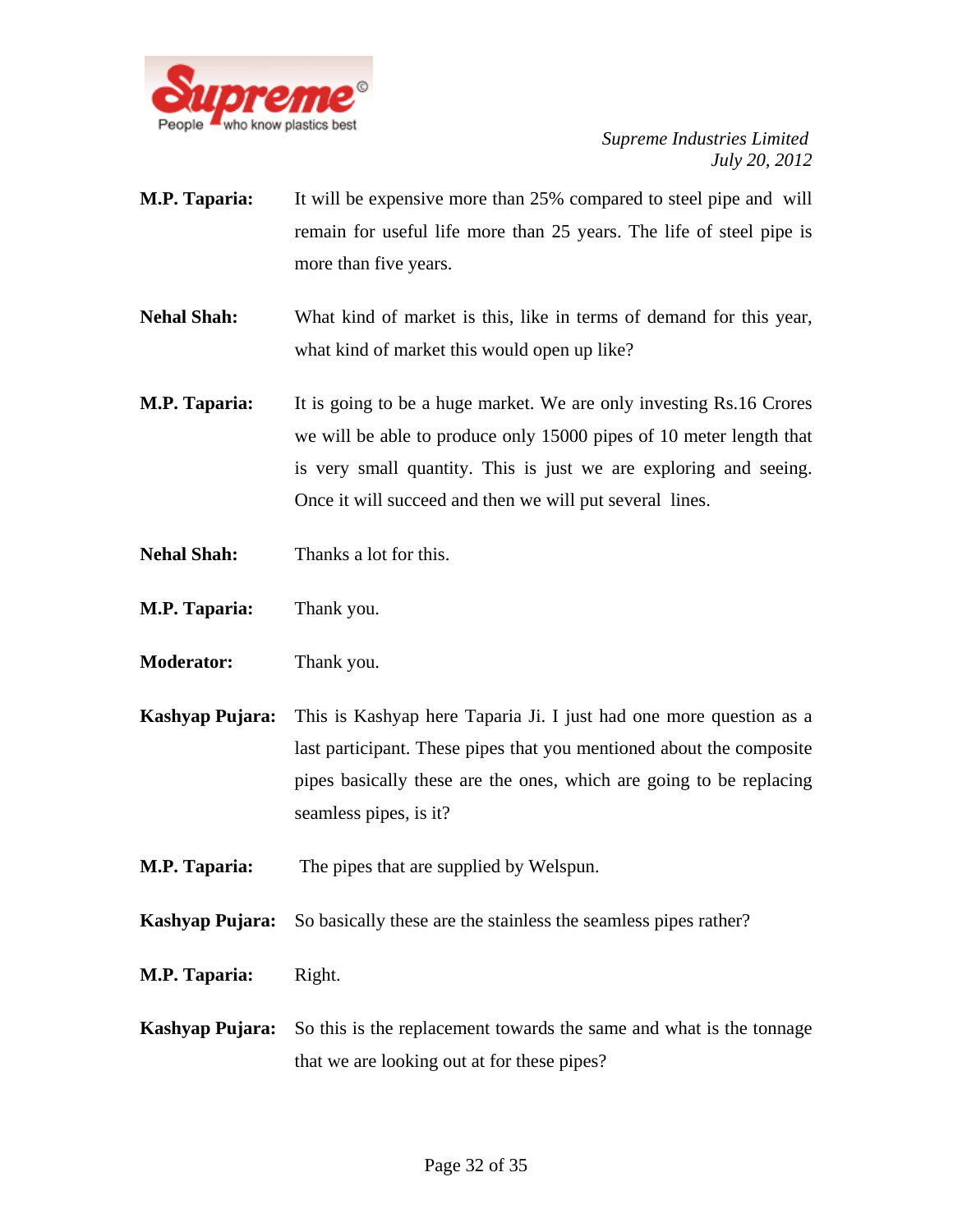

- **M.P. Taparia:** The number of pipes that we are running at current capacity and once it reaches 15000 pipes of 10 meter length it is a very small capacity that we have put up and once we get all API clearance it will not take a long time then we will be putting much larger capacity of the same product. We are quite excited about the product. There is a great future for the product.
- **Kashyap Pujara:** Globally for such type of pipes that you are getting into API clearance is there. I mean, you are seeing such pipes internationally.
- **M.P. Taparia:** You are right. It requires API clearance. This is from Japanese Company patented technology and we will be enjoying this technology exclusively in India.
- **Kashyap Pujara:** Which is the company from which we have taken this technology Sir?
- **M.P. Taparia:** From Japanese Company.
- **Kashyap Pujara:** What is the duration? Are we exclusive in India or how is it?
- **M.P. Taparia:** Currently we are exclusive in India.
- **Kashyap Pujara:** Any time duration?
- **M.P. Taparia:** Once we succeed in a very big way then we may think of putting a joint venture with them. We are unclear today.
- **Kashyap Pujara:** That is very encouraging. This 16-17 Crores of investment that you are just talking off potentially what is the kind of revenues that can generate?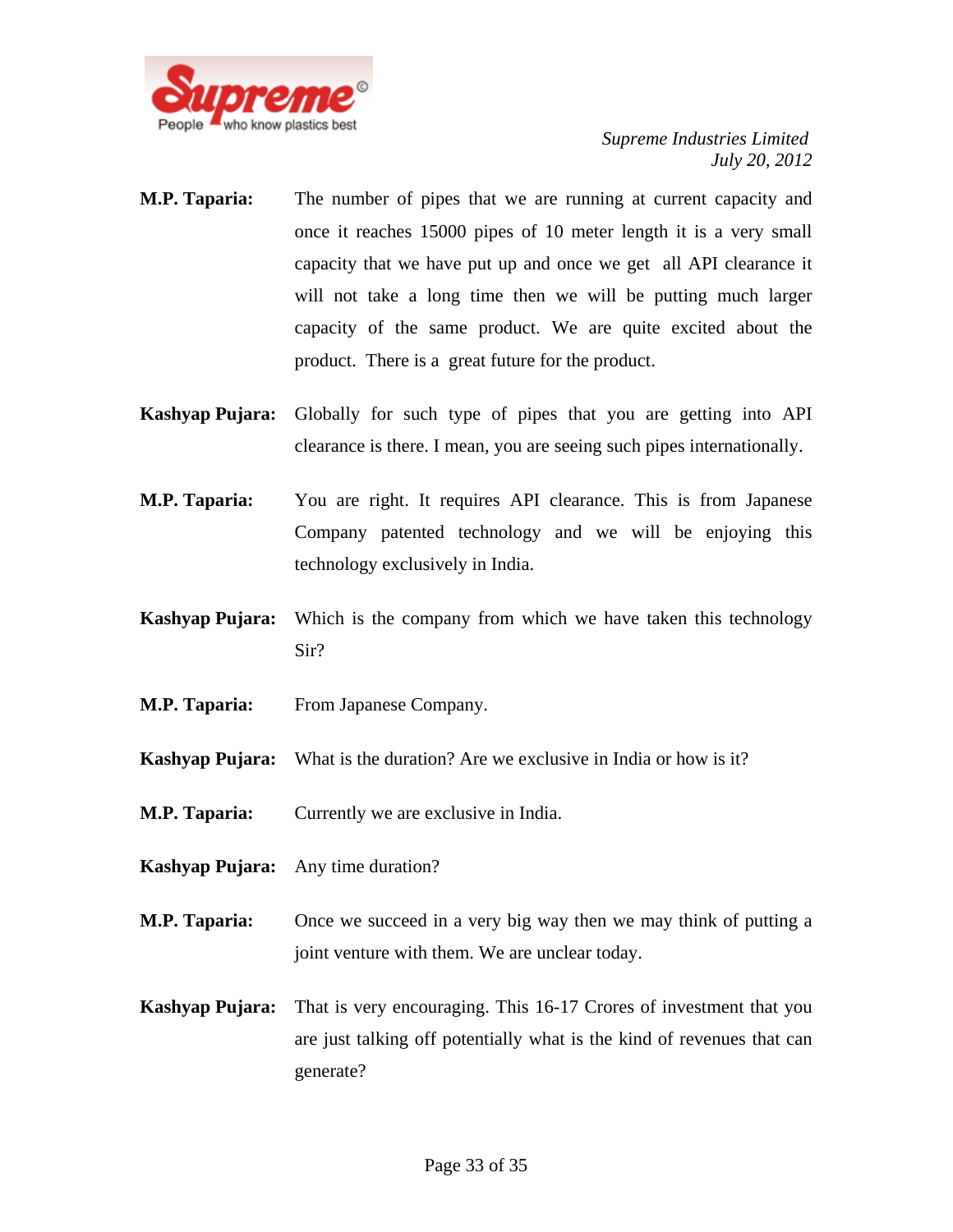

- **M.P. Taparia:** Pay back period should not be more than three years.
- **Kashyap Pujara:** Pardon me. I did not hear you.
- **M.P. Taparia:** It should not be more than three years. The pay back for investment should be less than three years.
- **Kashyap Pujara:** Fine.
- **Punit Chokhani:** This is Punit Chokhani. I am Kashyap's colleague. I had one question pertaining to margins actually you mentioned inventory liquidation was a large part. Can you quantify that number? Is it possible? How much of inventory?
- **M.P. Taparia:** It comprises of four factors.
- **Punit Chokhani:** I got that Sir. I just want to understand if you can quantify how much of sort of margin, jump came in from inventory liquation is what I am asking?
- **M.P. Taparia:** Inventory of finished goods only. I do not want to tell you any number of the company. All the four factors combined together is showing a better margin in the last quarter. Last quarter is always our best quarter in the Company.
- **Punit Chokhani:** That is absolutely correct.
- **M.P. Taparia:** That is why if you have seen we are keeping our balance sheet closed only on June instead of March.
- **Punit Chokhani:** Fair enough.